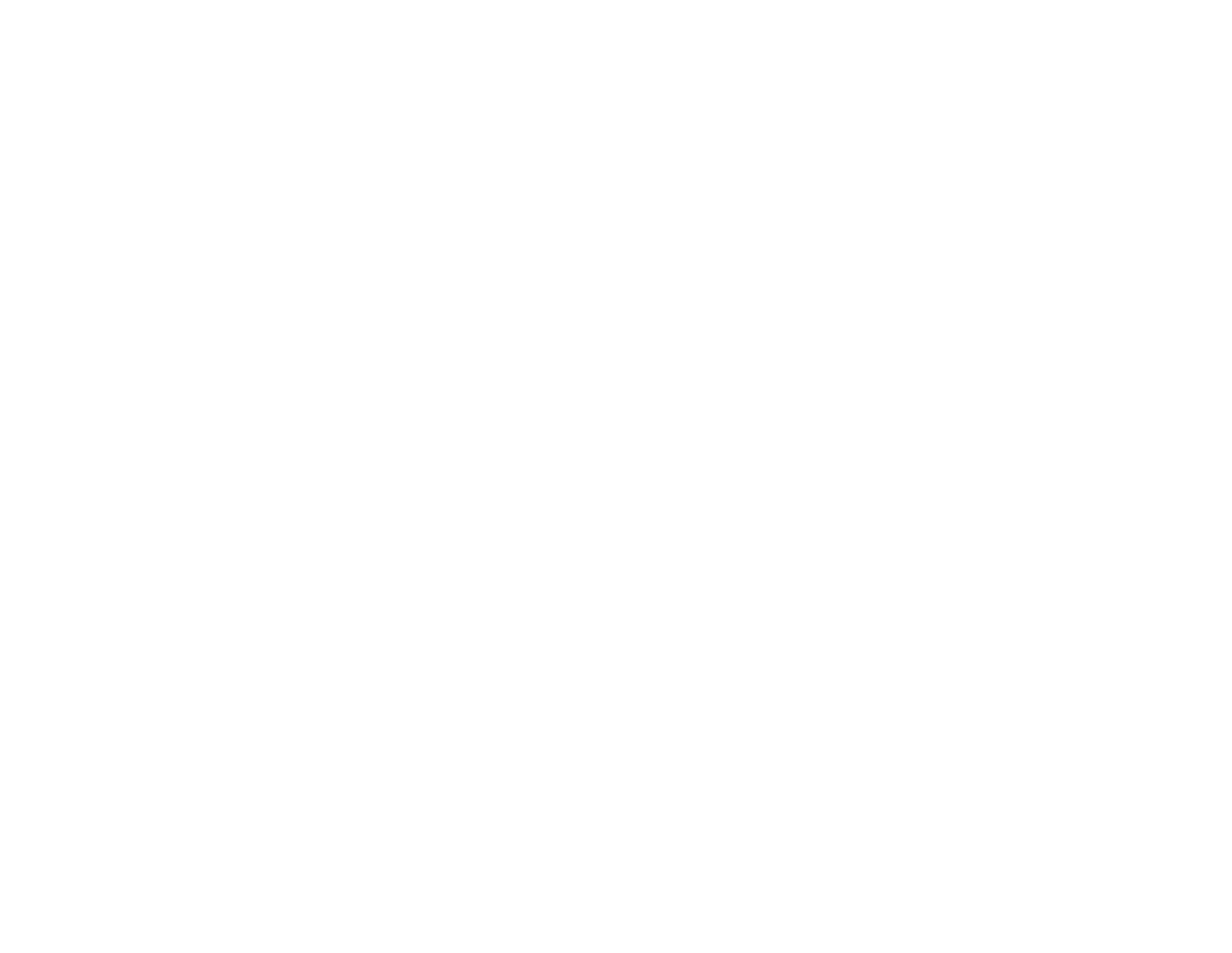| $\overline{1}$                     | $\overline{2}$                                    | (3)                                                          | 4                                              | 5                                                                                                                                                                                                                                                                                                                                                                                                                                                                                                                                                                                                             | (6)                                                                                                                                                                                                                                                                    | (7)                                                                   |
|------------------------------------|---------------------------------------------------|--------------------------------------------------------------|------------------------------------------------|---------------------------------------------------------------------------------------------------------------------------------------------------------------------------------------------------------------------------------------------------------------------------------------------------------------------------------------------------------------------------------------------------------------------------------------------------------------------------------------------------------------------------------------------------------------------------------------------------------------|------------------------------------------------------------------------------------------------------------------------------------------------------------------------------------------------------------------------------------------------------------------------|-----------------------------------------------------------------------|
| $MB^1/H$<br>(e.g.<br><b>FBI/1)</b> | Clause<br>No.<br><b>Subclause</b><br>No.<br>Annex | Paragraph/<br>Figure/Table/<br><b>Note</b><br>(e.g. Table 1) | <b>Type</b><br>οf<br>com-<br>ment <sup>2</sup> | Proposed change by the MB<br>Comment (justification for change) by the MB                                                                                                                                                                                                                                                                                                                                                                                                                                                                                                                                     |                                                                                                                                                                                                                                                                        | <b>Proposed Editors Disposition</b><br><b>LEAVE THIS COLUMN BLANK</b> |
|                                    |                                                   |                                                              |                                                |                                                                                                                                                                                                                                                                                                                                                                                                                                                                                                                                                                                                               | quality requirement needed to meet the<br>severe security risk levels "                                                                                                                                                                                                |                                                                       |
| <b>NPIA/</b><br>20                 | 6.5.5                                             | <b>BAP</b><br>Implementa<br>$tion - Table$<br>3              | ed                                             | The use of BAP levels in this doc is not very clear.<br>Are the numbers down the LHS of Table 3 the BAP<br>Levels? - if so it would help to put this in the column<br>heading.                                                                                                                                                                                                                                                                                                                                                                                                                                | Remove the first column<br>Define clearly what is the BAP level. Is it<br>Column 1?<br>that contains "No."<br>The numbers were not<br>originally intended to be<br>levels. Each entry links<br>risk and function.<br>Refer to DHS 72 below for<br>table restructuring. |                                                                       |
| <b>ITAL/</b><br>7                  | 6.5.5                                             | Table 3                                                      | Te                                             | During the previous meeting, ITALDATA proposed<br>to revise this table, in order to allow the use of SAP<br>Level 10 devices for identification (see comment<br>ITAL/3, page 18 of the previous meeting<br>comments), and also other agencies noted that they<br>are already using this kind of devices for<br>identification. It was agreed that the entire table had<br>to be revised: however the revised Table 3 does not<br>include the proposed change. We propose to allow,<br>at least as an interim solution, to be removed in the<br>future, the use of SAP Level 10 devices for<br>identification. | In Row 8 of the Table (Use Case:<br>Mild/Identification) change the SAP Level to<br>$10+$ .                                                                                                                                                                            | Accept.<br>Change SAP level to 10 +<br>in row 8.                      |
| ITAL/<br>8                         | 6.5.5                                             | Table 3                                                      | Te                                             | In rows 2 and 5 of the Table (Use cases:<br>Severe/Identification and Moderate/Identification) it<br>is recommended to use four or more fingers. Some<br>AFIS System only use two fingers for identification                                                                                                                                                                                                                                                                                                                                                                                                  | In rows 2 and 5, in the "# of Fingers" column,<br>replace "4+" with "4+ if the receiving system<br>is able to manage four fingers, 2+ otherwise".                                                                                                                      | Reject.                                                               |

1 MB = Member Body or Organization (enter 2-4 letter abbreviation)

2 Type of comment: ge = minor general Ge = major general te =minor technical Te =major technical ed = minor editorial Ed = major editorial. (Take care of Word changing te to Te etc.

NOTE 1 Columns 1, 2, 4, 5 and 6 are compulsory. If column 4 is ge, use ge in column two also (and leave column 3 blank) if it applies to the whole document.

NOTE 2 MBs should not change the width of columns, in order to make merging easier.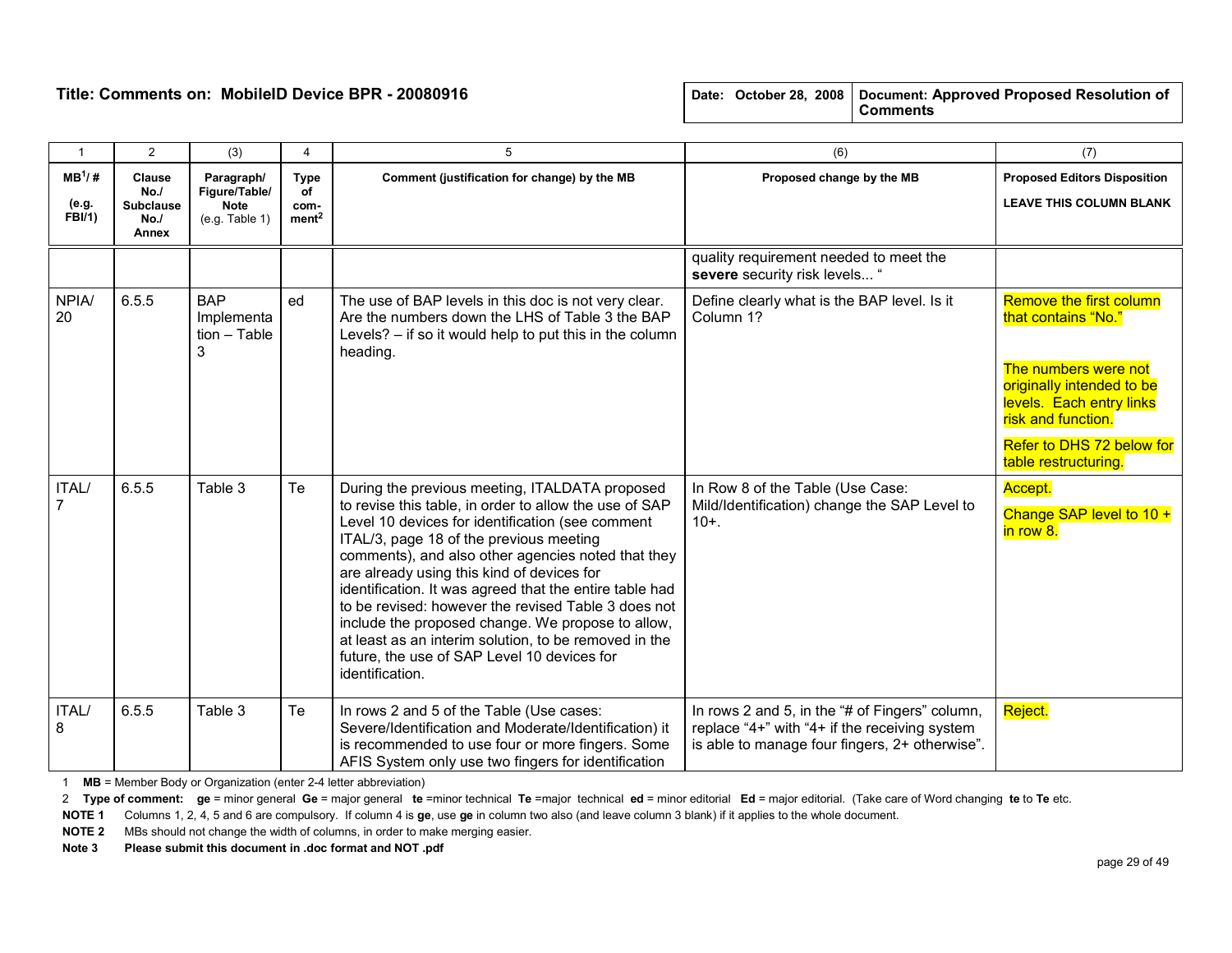| $\mathbf{1}$                       | 2                                                        | (3)                                                   | 4                                              | 5                                                                                                                                                                                                                                                                                                                                            | (6)                                                                                                                                                                                                                                                                                                                 | (7)                                                                                |
|------------------------------------|----------------------------------------------------------|-------------------------------------------------------|------------------------------------------------|----------------------------------------------------------------------------------------------------------------------------------------------------------------------------------------------------------------------------------------------------------------------------------------------------------------------------------------------|---------------------------------------------------------------------------------------------------------------------------------------------------------------------------------------------------------------------------------------------------------------------------------------------------------------------|------------------------------------------------------------------------------------|
| $MB^1/H$<br>(e.g.<br><b>FBI/1)</b> | <b>Clause</b><br>No.<br><b>Subclause</b><br>No.<br>Annex | Paragraph/<br>Figure/Table/<br>Note<br>(e.g. Table 1) | <b>Type</b><br>of<br>com-<br>ment <sup>2</sup> | Comment (justification for change) by the MB                                                                                                                                                                                                                                                                                                 | Proposed change by the MB                                                                                                                                                                                                                                                                                           | <b>Proposed Editors Disposition</b><br><b>LEAVE THIS COLUMN BLANK</b>              |
|                                    |                                                          |                                                       |                                                | (and cannot use more since they have only two<br>fingers in the search engines). The number of<br>fingers in these use cases should be "4+" only if the<br>receiving system is able to manage four fingers. If<br>not, it should be possible to capture and transmit<br>only two fingerprints, also to avoid unnecessary<br>bandwidth usage. |                                                                                                                                                                                                                                                                                                                     |                                                                                    |
| DHS/T<br><b>SA72</b>               | 6.5.5                                                    | Table 3                                               | ed                                             | The layout of this table as 9 numbered rows is not<br>as intuitive or informative as a 3x3 arrangement,<br>which would allow visual scanning across and down<br>to see the changes in SAP and number of fingers<br>by either constant function or constant risk.<br>NOTE - this style if adopted should be used for all<br>modalities.       | See alternative layout $-$ at the bottom of the<br>Accept<br>comments. These two tables could be<br>Add a note line at bottom<br>combined into one, but it may be too busy.<br>of table.<br>The second table could also be purely<br>narrative clauses, no table.<br>See last page. Two tables<br>will replace one. |                                                                                    |
| DHS/T<br><b>SA73</b>               | 6.5.5                                                    | Table 3 row<br>#2                                     | te                                             | Terminology for multi-modal and correction in<br>function to <b>IDENTIFICATION</b>                                                                                                                                                                                                                                                           | Change " multi- modal biometric verification"<br>To " multi-biometric fusion for<br>identification "                                                                                                                                                                                                                | <b>Partial Accept</b><br>Change to:<br>" multi- modal biometric<br>identification" |
| DHS/T<br><b>SA74</b>               | 6.5.5                                                    | Table 3 row<br>#3                                     | te                                             | Terminology for multi-modal                                                                                                                                                                                                                                                                                                                  | Change " multi- modal biometric verification"<br>To " multi-biometric fusion for verification "                                                                                                                                                                                                                     | Reject                                                                             |
| DHS/T<br><b>SA75</b>               | 6.5.5                                                    | Table 3 row<br>#5                                     | ed                                             | Capitalization not needed                                                                                                                                                                                                                                                                                                                    | Change " Mobile Identification"<br>To " mobile identification "                                                                                                                                                                                                                                                     | Accept.                                                                            |
| FBI-V<br>10                        | Page 22                                                  | Table 3                                               | ed                                             | Extra slash after 30+ in No. 5 - Sap Levels                                                                                                                                                                                                                                                                                                  |                                                                                                                                                                                                                                                                                                                     | Accept.                                                                            |

1 MB = Member Body or Organization (enter 2-4 letter abbreviation)

2 Type of comment: ge = minor general Ge = major general te =minor technical Te =major technical ed = minor editorial Ed = major editorial. (Take care of Word changing te to Te etc.

NOTE 1 Columns 1, 2, 4, 5 and 6 are compulsory. If column 4 is ge, use ge in column two also (and leave column 3 blank) if it applies to the whole document.

NOTE 2 MBs should not change the width of columns, in order to make merging easier.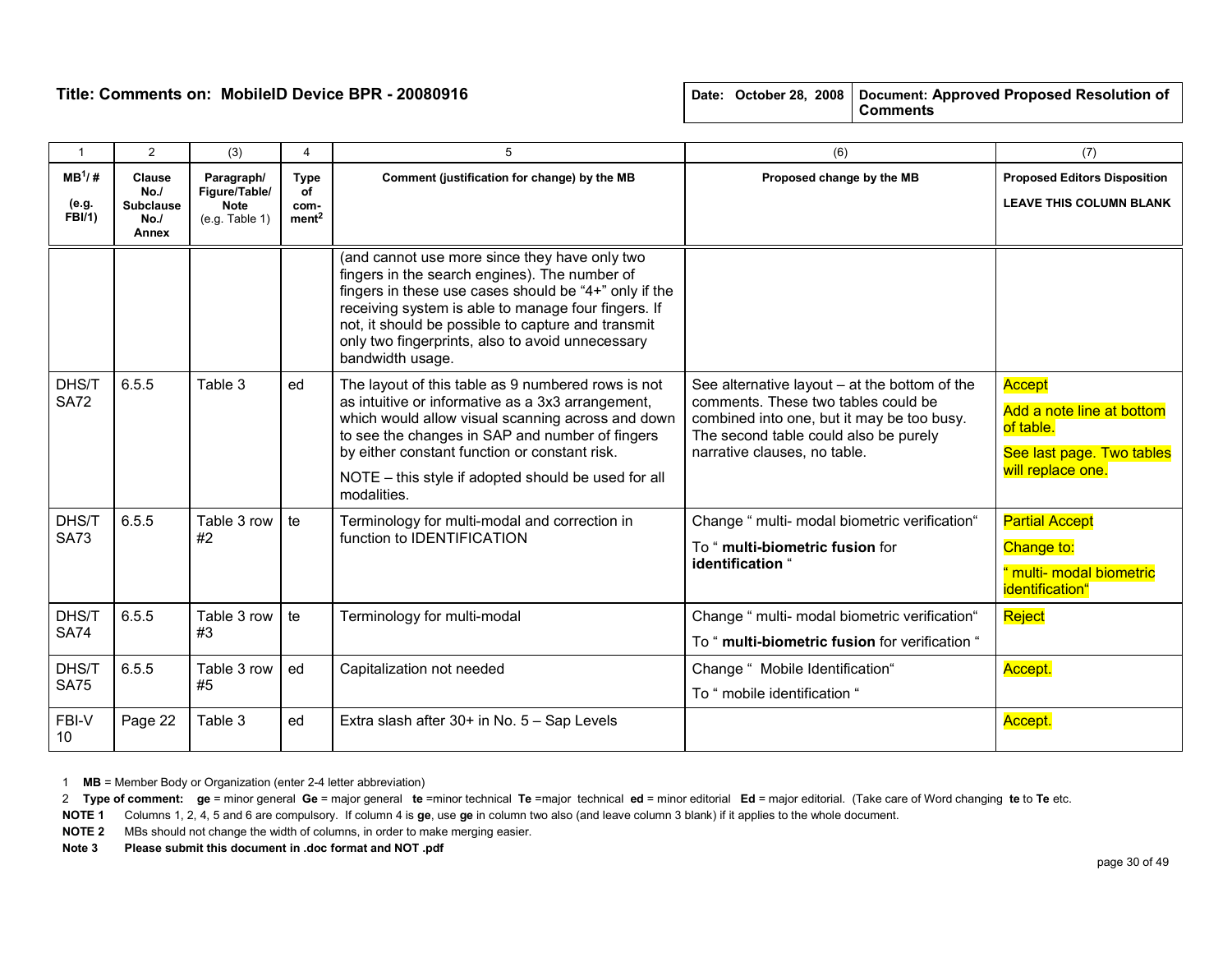|  |  | Date: October 28, 2008   Document: Approved Proposed Resolution of |
|--|--|--------------------------------------------------------------------|
|  |  | <b>Comments</b>                                                    |

| $\mathbf{1}$                | $\overline{2}$                                    | (3)                                                          | $\overline{4}$                                 | 5                                                                                                                                                                                    | (6)                                                                                                                                                                                                                                                                  | (7)                                                                   |
|-----------------------------|---------------------------------------------------|--------------------------------------------------------------|------------------------------------------------|--------------------------------------------------------------------------------------------------------------------------------------------------------------------------------------|----------------------------------------------------------------------------------------------------------------------------------------------------------------------------------------------------------------------------------------------------------------------|-----------------------------------------------------------------------|
| $MB^1/H$<br>(e.g.<br>FBI/1) | Clause<br>No.<br><b>Subclause</b><br>No.<br>Annex | Paragraph/<br>Figure/Table/<br><b>Note</b><br>(e.g. Table 1) | <b>Type</b><br>of<br>com-<br>ment <sup>2</sup> | Comment (justification for change) by the MB<br>Proposed change by the MB                                                                                                            |                                                                                                                                                                                                                                                                      | <b>Proposed Editors Disposition</b><br><b>LEAVE THIS COLUMN BLANK</b> |
| FBI-V<br>11                 | Page 22                                           | Table 3                                                      | ed                                             | "enrol" should be enrolment in No. 4 and No. 7                                                                                                                                       |                                                                                                                                                                                                                                                                      | Accept.                                                               |
| DHS/T<br><b>SA76</b>        | 6.5.5                                             | Para 1<br>sentence 2                                         | ed                                             | Change " Device"<br>Plural needed<br>To "Devices "                                                                                                                                   |                                                                                                                                                                                                                                                                      | Accept.                                                               |
| FBI-V<br>12                 | Page 23                                           | Sentence<br>after table                                      | ed                                             | "Device" should be "Devices"                                                                                                                                                         |                                                                                                                                                                                                                                                                      | Accept.                                                               |
| DHS/T<br><b>SA77</b>        | $\overline{7}$                                    | Title                                                        | ed                                             | Use same form for all titles                                                                                                                                                         | Change To " Mobile ID Facial Image Capture<br>Devices "                                                                                                                                                                                                              | Accept.                                                               |
| DHS/T<br><b>SA78</b>        | 7.1                                               | Para 1<br>sentence 1                                         | ed                                             | Usage of "mobile identification"                                                                                                                                                     | Change " Mobile Identification "<br>To " Mobile ID "                                                                                                                                                                                                                 | Accept.                                                               |
| DHS/T<br><b>SA79</b>        | 7.1                                               | Para 1 list<br>item <sub>2</sub>                             | ed                                             | The purpose in this entry is purely the Identification                                                                                                                               | Change " Mobile Identification "<br>To " Identification "                                                                                                                                                                                                            | Accept.                                                               |
| FBI-V<br>13                 | Page 23                                           | $7.1 - 4^{th}$<br>para                                       | ed                                             | Need space after "30,"                                                                                                                                                               |                                                                                                                                                                                                                                                                      | Accept.                                                               |
| DHS/T<br><b>SA80</b>        | 7.1                                               | Last Para<br>last<br>sentence                                | ed                                             | The term "user" may be incorrect here. If the<br>information is to be used immediately to make an<br>additional capture attempt, then the person to be<br>informed is the "operator" | Change "user"<br>To "operator"                                                                                                                                                                                                                                       | Accept.<br><b>Refer to DHS3</b>                                       |
| NPIA/<br>21                 | 7.1                                               | Overview-<br>final para                                      | ed                                             | The para starts with 'As is the case with<br>fingerprints, the mobile device must measure<br>face image quality'<br>However, for fingerprints measuring image quality in             | Make this section (and iris quality $-8.1$ )<br>consistent with fingerprints (6.1)<br>The requirement is for the operator to be<br>provided with (real time) feedback on the<br>quality of the captured images. Common<br>sense says this is best done on the device | Accept<br>To be fashioned similar to<br>response in L1 1.             |

1 MB = Member Body or Organization (enter 2-4 letter abbreviation)

2 Type of comment: ge = minor general Ge = major general te =minor technical Te =major technical ed = minor editorial Ed = major editorial. (Take care of Word changing te to Te etc.

NOTE 1 Columns 1, 2, 4, 5 and 6 are compulsory. If column 4 is ge, use ge in column two also (and leave column 3 blank) if it applies to the whole document.

NOTE 2 MBs should not change the width of columns, in order to make merging easier.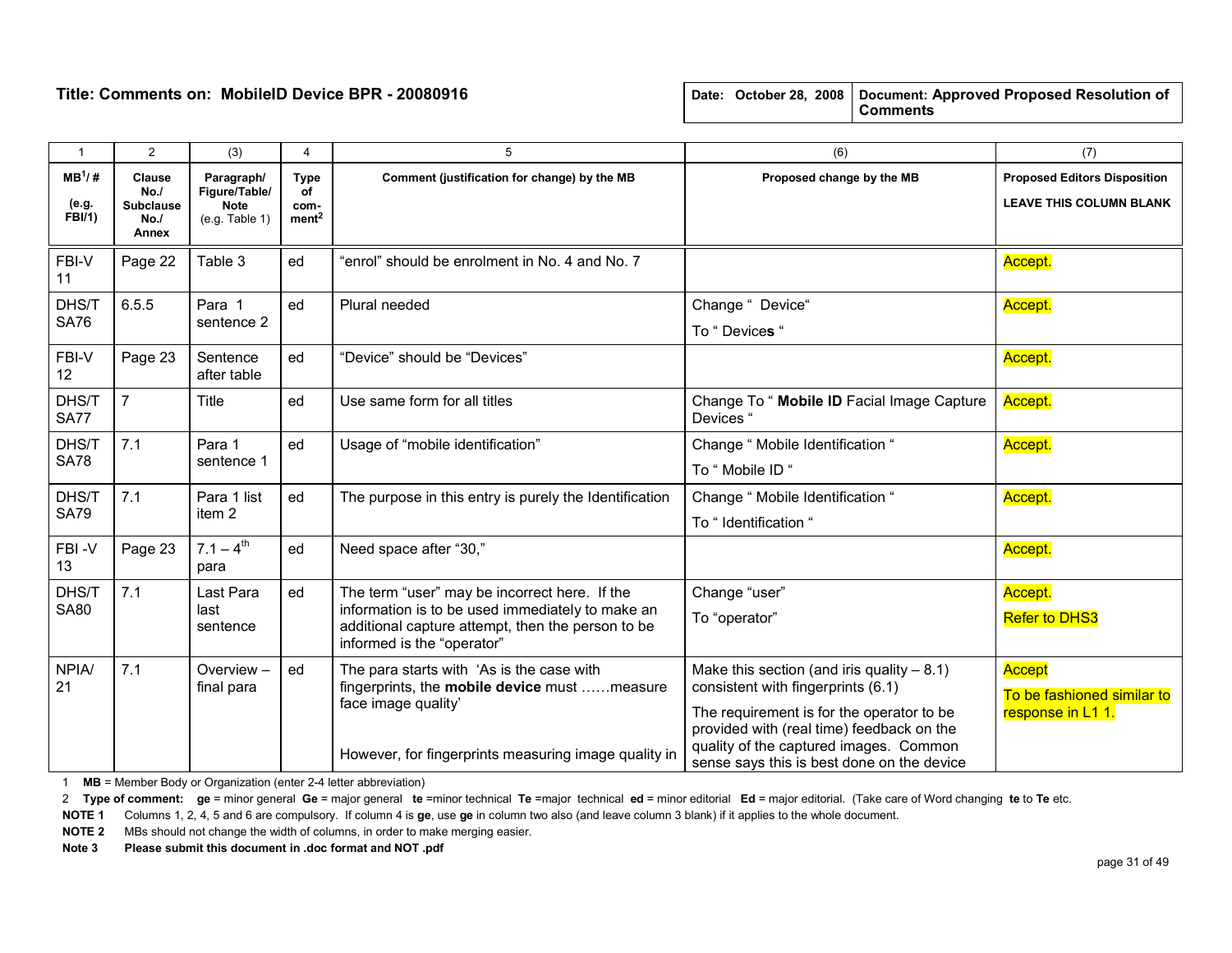| $\mathbf{1}$                | $\overline{2}$                                           | (3)                                                          | 4                                              | 5                                                                                                                                                       | (6)                                                                                                                       | (7)                                                                                                                                                                                                                                                             |
|-----------------------------|----------------------------------------------------------|--------------------------------------------------------------|------------------------------------------------|---------------------------------------------------------------------------------------------------------------------------------------------------------|---------------------------------------------------------------------------------------------------------------------------|-----------------------------------------------------------------------------------------------------------------------------------------------------------------------------------------------------------------------------------------------------------------|
| $MB^1/H$<br>(e.g.<br>FBI/1) | <b>Clause</b><br>No.<br><b>Subclause</b><br>No.<br>Annex | Paragraph/<br>Figure/Table/<br><b>Note</b><br>(e.g. Table 1) | <b>Type</b><br>of<br>com-<br>ment <sup>2</sup> | Comment (justification for change) by the MB                                                                                                            | Proposed change by the MB                                                                                                 | <b>Proposed Editors Disposition</b><br><b>LEAVE THIS COLUMN BLANK</b>                                                                                                                                                                                           |
|                             |                                                          |                                                              |                                                | the device is only one of several options for<br>measuring quality. (But note my suggested re-<br>wording)                                              | but it doesn't have to be.                                                                                                |                                                                                                                                                                                                                                                                 |
| DHS/T                       | 7.2.1                                                    | Para 1                                                       | ed                                             | Usage of "mobile identification" - capitalization                                                                                                       | Change " Mobile Identification "                                                                                          | Accept.                                                                                                                                                                                                                                                         |
| <b>SA81</b>                 |                                                          | sentence 1                                                   |                                                | unnecessary                                                                                                                                             | To " mobile identification "                                                                                              |                                                                                                                                                                                                                                                                 |
| DHS/T                       | 7.2.1                                                    | Para1                                                        | ed                                             | Avoid the term "user" when referring to the Operator                                                                                                    | Change "user "                                                                                                            | Accept.                                                                                                                                                                                                                                                         |
| <b>SA82</b>                 |                                                          | sentences<br>$2$ and $3$                                     |                                                | of the device $-4$ instances                                                                                                                            | To " operator " 4 instances                                                                                               | <b>Refer to DHS 3</b>                                                                                                                                                                                                                                           |
| DHS/T<br><b>SA83</b>        | 7.2.1                                                    | Para 2<br>sentence 1                                         | te                                             | The requirement for "ear-to-ear photograph" is not<br>included in Table 4, there is no corresponding entry<br>in table 4 entitled "Camera Focal Length" | Create an entry in Table 4 to include this<br>concept (editor or designate authorized to<br>compose entry for next draft) | Noted:<br>Change the name of 7.2.1<br>to Capture Distance.<br>Change:<br><b>Cameras used in facial</b><br>recognition in mobile ID<br>should have 2 to 6 feet<br>separation between the<br>camera and the subject.<br>and<br>Delete last paragraph of<br>7.2.1. |
| <b>NPIA/</b><br>22          | 7.2.2                                                    | Camera<br>Controls                                           | te                                             | What is 'Auto Contrast'?<br>Surely this should be<br>'Auto Exposure' or just plain 'Auto'                                                               | Replace auto contrast with 'auto exposure' or<br>'auto'                                                                   | Accept                                                                                                                                                                                                                                                          |
| DHS/T                       | $7.2.2 -$                                                | entire                                                       | Te                                             | The titles in 7.2.1 through 7.2.7 should be aligned                                                                                                     | The editor or designate is authorized to                                                                                  | Accept.                                                                                                                                                                                                                                                         |

1 MB = Member Body or Organization (enter 2-4 letter abbreviation)

2 Type of comment: ge = minor general Ge = major general te =minor technical Te =major technical ed = minor editorial Ed = major editorial. (Take care of Word changing te to Te etc.

NOTE 1 Columns 1, 2, 4, 5 and 6 are compulsory. If column 4 is ge, use ge in column two also (and leave column 3 blank) if it applies to the whole document.

NOTE 2 MBs should not change the width of columns, in order to make merging easier.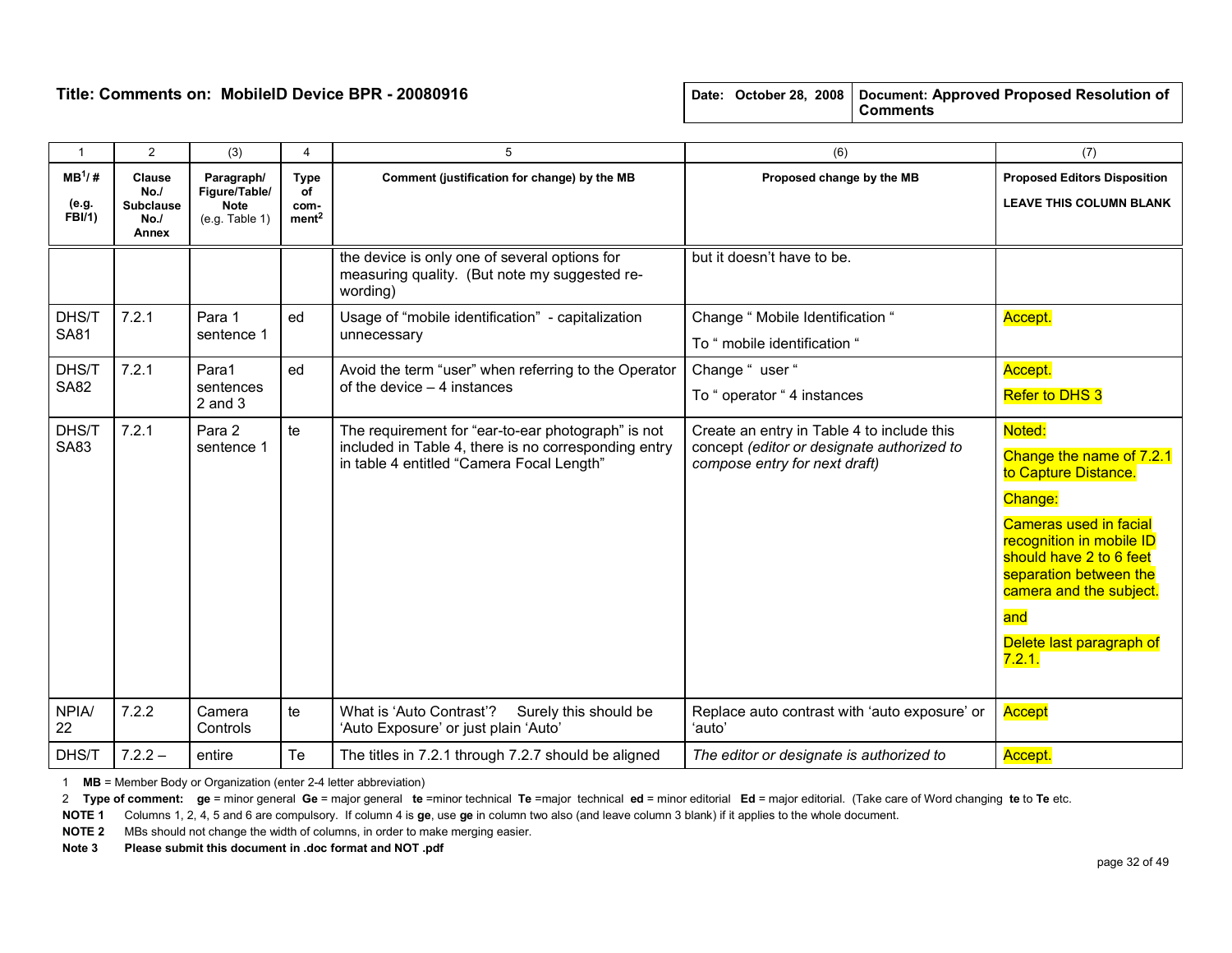| $\overline{1}$                     | 2                                                        | (3)                                                          | $\overline{4}$                                 | 5                                                                                                                                                                                                                                                        | (6)                                                                                                                                                                                       | (7)                                                                   |
|------------------------------------|----------------------------------------------------------|--------------------------------------------------------------|------------------------------------------------|----------------------------------------------------------------------------------------------------------------------------------------------------------------------------------------------------------------------------------------------------------|-------------------------------------------------------------------------------------------------------------------------------------------------------------------------------------------|-----------------------------------------------------------------------|
| $MB^1/H$<br>(e.g.<br><b>FBI/1)</b> | <b>Clause</b><br>No.<br><b>Subclause</b><br>No.<br>Annex | Paragraph/<br>Figure/Table/<br><b>Note</b><br>(e.g. Table 1) | <b>Type</b><br>of<br>com-<br>ment <sup>2</sup> | Comment (justification for change) by the MB<br>Proposed change by the MB                                                                                                                                                                                |                                                                                                                                                                                           | <b>Proposed Editors Disposition</b><br><b>LEAVE THIS COLUMN BLANK</b> |
| <b>SA84</b>                        | 7.2.7 and<br>Table 4                                     |                                                              |                                                | with the first column terms in Table 4. Note the<br>"camera" used in 7.2.x while "capture device" is<br>used in the table. Also the order of appearance<br>should be consistent.                                                                         | harmonize these entries.                                                                                                                                                                  |                                                                       |
| DHS/T                              | 7.2.2                                                    | Para 1                                                       | ed                                             | The term "user" may be incorrect here.                                                                                                                                                                                                                   | Change "user"<br>Accept<br>Refer to DHS 3<br>To "operator"                                                                                                                                |                                                                       |
| <b>SA85</b>                        |                                                          | sentence 1                                                   |                                                |                                                                                                                                                                                                                                                          |                                                                                                                                                                                           |                                                                       |
| DHS/T<br><b>SA86</b>               | 7.2.2                                                    | Para 1<br>sentence 1                                         | te                                             | There is a disagreement between this "auto"<br>Harmonize this clause with the contents of<br>contrast" and the table entry - capture device<br>the table (not sure what is the correct<br>controls, that addresses auto gain, auto shutter,<br>solution) |                                                                                                                                                                                           | Accept                                                                |
| <b>NPIA/</b><br>23                 | 7.2.4                                                    | Photo<br>Image<br>Format                                     | te                                             | Current FR algorithms tend to work with gray scale<br>images. Will this still be the case in 2010?                                                                                                                                                       | <b>Noted</b><br>For a document looking toward 2010 I would<br>suggest recommending colour over G/S.<br>Delete:<br>"For facial recognition<br>eight bit gray scale<br>images can be used.' |                                                                       |
| FBI-V<br>14                        | 7.2.4                                                    |                                                              | Ed                                             | Need to add "minimum of" to the first sentence                                                                                                                                                                                                           |                                                                                                                                                                                           | Accept.                                                               |
| FBI-V<br>15                        | Table 4                                                  |                                                              | ed                                             | Table is missing top line and has a blank row. Also<br>should use lower case "pxl" in the row inter-eye<br>distance (col 40 $&$ 51)                                                                                                                      |                                                                                                                                                                                           | Accept.                                                               |
| DHS/T<br><b>SA87</b>               | 7.2.4 and<br>Table 4                                     | Para 1<br>sentence 1                                         | te                                             | This paragraph cites "in compressed format" but the<br>related table entry "Capture Device Color Space"<br>does not speak to compression                                                                                                                 | Accept.<br>Change here or table 4 to deal with (or not)<br>image compression<br>Remove "compressed"<br>from $7.2.4$ .<br>Refer to ANSI/NIST stnd.                                         |                                                                       |

1 MB = Member Body or Organization (enter 2-4 letter abbreviation)

2 Type of comment: ge = minor general Ge = major general te =minor technical Te =major technical ed = minor editorial Ed = major editorial. (Take care of Word changing te to Te etc.

NOTE 1 Columns 1, 2, 4, 5 and 6 are compulsory. If column 4 is ge, use ge in column two also (and leave column 3 blank) if it applies to the whole document.

NOTE 2 MBs should not change the width of columns, in order to make merging easier.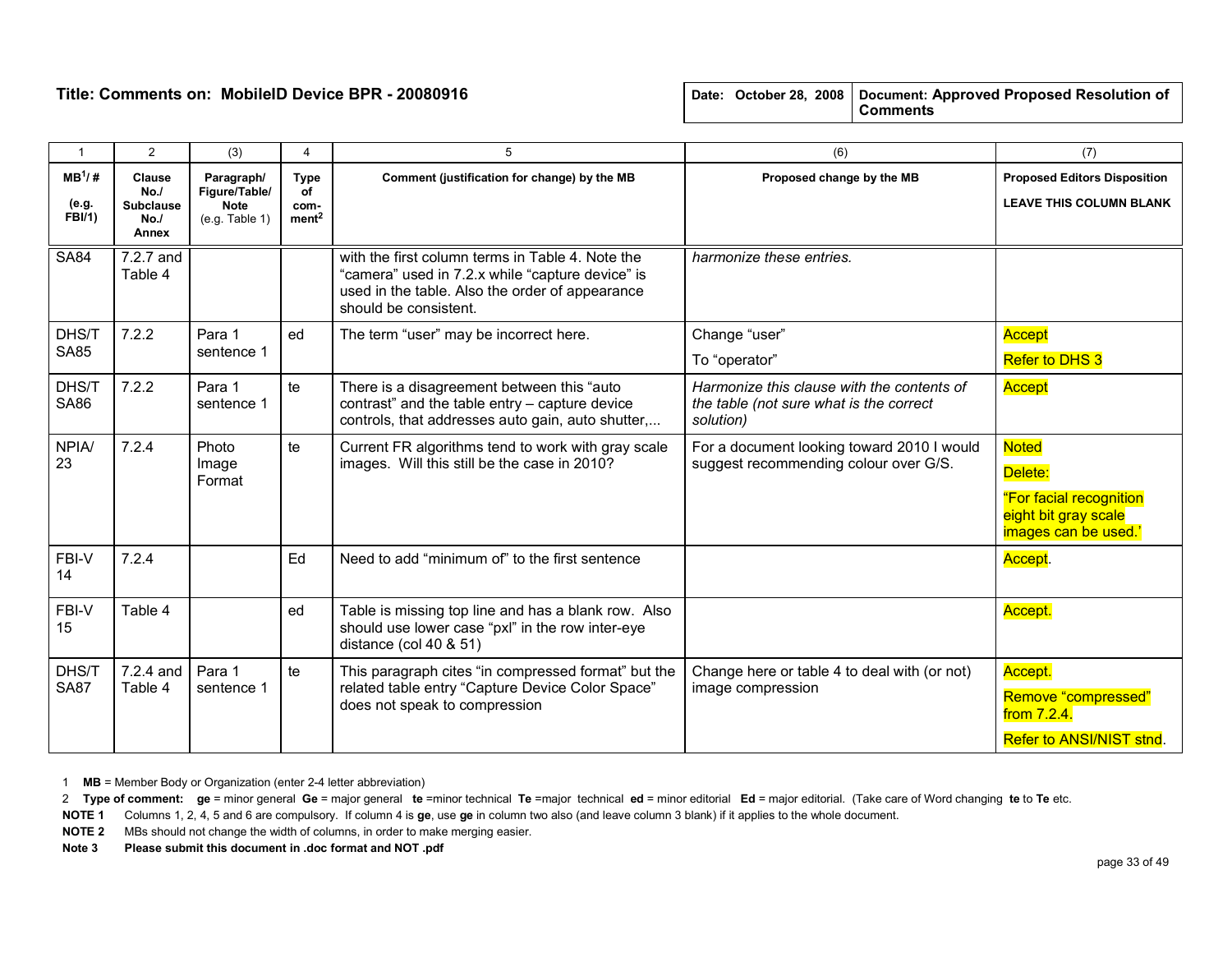| $\mathbf{1}$                        | $\overline{2}$                                           | (3)                                                          | 4                                              | 5                                                                                                                                                                     | (6)                                                                                                                                                                                      | (7)                                                                                             |
|-------------------------------------|----------------------------------------------------------|--------------------------------------------------------------|------------------------------------------------|-----------------------------------------------------------------------------------------------------------------------------------------------------------------------|------------------------------------------------------------------------------------------------------------------------------------------------------------------------------------------|-------------------------------------------------------------------------------------------------|
| $MB^1$ /#<br>(e.g.<br><b>FBI/1)</b> | <b>Clause</b><br>No.<br><b>Subclause</b><br>No.<br>Annex | Paragraph/<br>Figure/Table/<br><b>Note</b><br>(e.g. Table 1) | <b>Type</b><br>οf<br>com-<br>ment <sup>2</sup> | Proposed change by the MB<br>Comment (justification for change) by the MB                                                                                             |                                                                                                                                                                                          | <b>Proposed Editors Disposition</b><br><b>LEAVE THIS COLUMN BLANK</b>                           |
| DHS/T<br><b>SA88</b>                | 7.2.6 and<br>table 4                                     | entire                                                       | te                                             | This paragraph has no corresponding entry in Table<br>Either delete this clause or create an entry<br>4<br>into table 4 to address this topic                         |                                                                                                                                                                                          | Accept.<br>Add a new line to table 4.                                                           |
| DHS/T<br><b>SA89</b>                | Missing<br>clauses                                       |                                                              | Te                                             | By comparison with the fingerprint section, this<br>section is missing two sections, the parallel to 6.3<br>Interchange Requirements and 6.4 Security<br>Requirements | Determine if these are needed here. If so,<br>the editor or designate is authorized to<br>prepare new text for the next draft.                                                           | Accept.<br>Add a 7.3.1 to address<br>type 10 records. See<br>6.3.2.<br>Refer to DHS 46 above    |
| Sagem/<br>14                        | 7.3                                                      | Table 5                                                      | ed                                             | On Severe Enrollment USE CASE example,<br>remove last sentence "Enrolling all fingers provided<br>additional search capability". Sentence not<br>applicable to face.  | Remove last sentence.                                                                                                                                                                    | Accept.                                                                                         |
| DHS/T<br><b>SA90</b>                | 7.3                                                      | Para 2<br>entire                                             | ed                                             | This material is better suited in the Overview                                                                                                                        | Move entire paragraph – insert as the first<br>paragraph in 7.1                                                                                                                          | Accept.<br>Merge with last paragraph                                                            |
| DHS/T<br><b>SA91</b>                | 7.3                                                      | Para 2<br>sentence 2                                         | ed                                             | Use of the abbreviation ID is not accurate – change<br>to authentication, or possibly<br>identification/verification?                                                 | Change "Capturing facial images provides a<br>non-contact form of ID for situations "<br>To: "Capturing facial images provides a non-<br>contact form of authentication for situations " | Accept.<br><b>Change to</b><br>'identification/verification'<br>in the first sentence.          |
| FBI-V<br>16                         | Table 5                                                  |                                                              | ed                                             | Use case in No. 1 and 7 reference fingerprint and it<br>should be face. Also, No. 4 and 7 should say<br>"enrolment".                                                  |                                                                                                                                                                                          | Accept.<br>A face ad hoc group<br>formed to address<br>unanswered face issues<br>consisting of: |

1 MB = Member Body or Organization (enter 2-4 letter abbreviation)

2 Type of comment: ge = minor general Ge = major general te =minor technical Te =major technical ed = minor editorial Ed = major editorial. (Take care of Word changing te to Te etc.

NOTE 1 Columns 1, 2, 4, 5 and 6 are compulsory. If column 4 is ge, use ge in column two also (and leave column 3 blank) if it applies to the whole document.

NOTE 2 MBs should not change the width of columns, in order to make merging easier.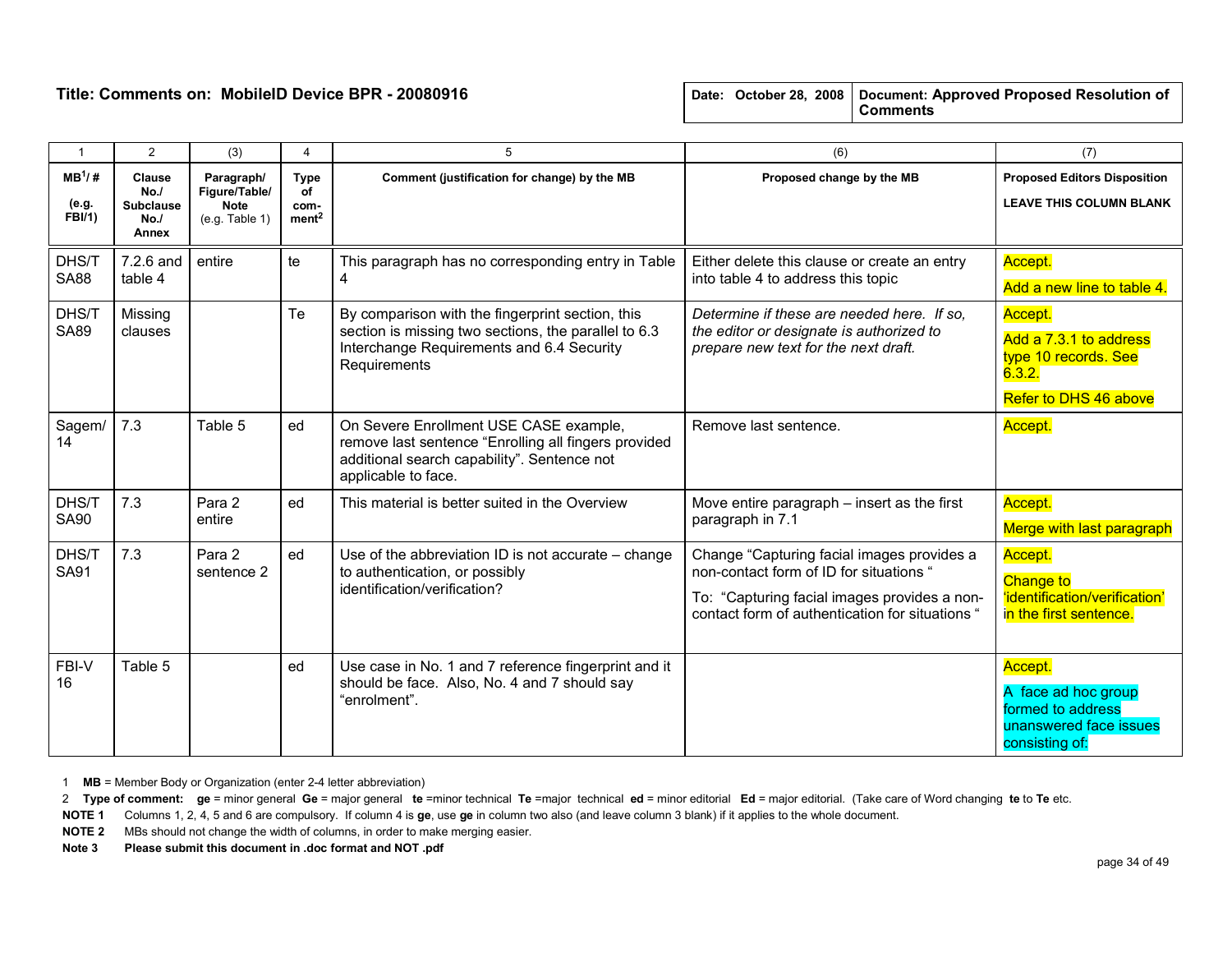| $\mathbf{1}$                       | $\overline{2}$                                    | (3)                                                          | 4                                                     | 5                                                                                            | (6)                                        | (7)                                                                                              |
|------------------------------------|---------------------------------------------------|--------------------------------------------------------------|-------------------------------------------------------|----------------------------------------------------------------------------------------------|--------------------------------------------|--------------------------------------------------------------------------------------------------|
| $MB^1/H$<br>(e.g.<br><b>FBI/1)</b> | Clause<br>No.<br><b>Subclause</b><br>No.<br>Annex | Paragraph/<br>Figure/Table/<br><b>Note</b><br>(e.g. Table 1) | <b>Type</b><br><b>of</b><br>com-<br>ment <sup>2</sup> | Comment (justification for change) by the MB                                                 | Proposed change by the MB                  | <b>Proposed Editors Disposition</b><br><b>LEAVE THIS COLUMN BLANK</b>                            |
|                                    |                                                   |                                                              |                                                       |                                                                                              |                                            | <b>Udo Mahlmeister, Brad</b><br>Wing, Peter Higgins, TJ<br>Smith, Greg Cannon, &<br>Mike McCabe. |
|                                    |                                                   |                                                              |                                                       |                                                                                              |                                            | Table 5 never corrected or<br>completed after the June<br>meeting.                               |
| DHS/T                              | 7.3                                               | Table 5 title                                                | ed                                                    | "Format" is not the correct term                                                             | Change " Format"                           | Accept.                                                                                          |
| <b>SA92</b>                        |                                                   |                                                              |                                                       | To " Function "                                                                              |                                            | <b>But see DHS 2</b>                                                                             |
| <b>NPIA/</b>                       | Table 5                                           | Face Use                                                     | te                                                    | This section does not appear to have progressed                                              |                                            | Accept.                                                                                          |
| 24                                 |                                                   | cases                                                        |                                                       | since the last draft and still references fingers.                                           |                                            | Refer to FBI-V 16 above.                                                                         |
| DHS/T                              | 7.3                                               | Table 5                                                      | Te                                                    | Content missing, copied from Fingerprint<br>Populate this critical table with face-related   |                                            | Accept.                                                                                          |
| <b>SA93</b>                        |                                                   | entire                                                       |                                                       |                                                                                              | information parallel to Table 3            | Refer to FBI-V 16 above.                                                                         |
| DHS/T                              | 8.                                                | Title                                                        | ed                                                    | The titles for section 6, 7 and 8 should all be                                              | Change " Iris Image Capture Devices "      | Accept                                                                                           |
| <b>SA94</b>                        |                                                   |                                                              |                                                       | aligned. Recommend the style:                                                                | To "Mobile ID Iris Image Capture Devices " |                                                                                                  |
|                                    |                                                   |                                                              |                                                       | "Mobile ID (specific modality) Capture Devices"                                              |                                            |                                                                                                  |
| FBI-C                              | 8.1                                               | Pg. 29                                                       | ed                                                    | References SAP level 30, 40, and 51 but Table 6<br>SAP levels are defined as 20, 30, and 40. |                                            | Accept.                                                                                          |
|                                    |                                                   |                                                              |                                                       |                                                                                              |                                            | Change text to 20, 30, 40                                                                        |
| DHS/T                              | 8.1                                               | Para 1                                                       | Te                                                    | The SAP level identifiers are not consistent with                                            | Change " 30, 40 & 51"                      | Accept.                                                                                          |
| <b>SA95</b>                        |                                                   | sentence 1                                                   |                                                       | Table 6                                                                                      | To "20, 30 & 40"                           | Refer to FBI-C 7                                                                                 |
| DHS/T                              | 8.1                                               | Para 2                                                       | ed                                                    | The term "user" may be incorrect here.                                                       | Change "user"                              | Accept.                                                                                          |
| <b>SA96</b>                        |                                                   | sentence 2                                                   |                                                       |                                                                                              | To "operator"                              | Refer to DHS 3                                                                                   |

1 MB = Member Body or Organization (enter 2-4 letter abbreviation)

2 Type of comment: ge = minor general Ge = major general te =minor technical Te =major technical ed = minor editorial Ed = major editorial. (Take care of Word changing te to Te etc.

NOTE 1 Columns 1, 2, 4, 5 and 6 are compulsory. If column 4 is ge, use ge in column two also (and leave column 3 blank) if it applies to the whole document.

NOTE 2 MBs should not change the width of columns, in order to make merging easier.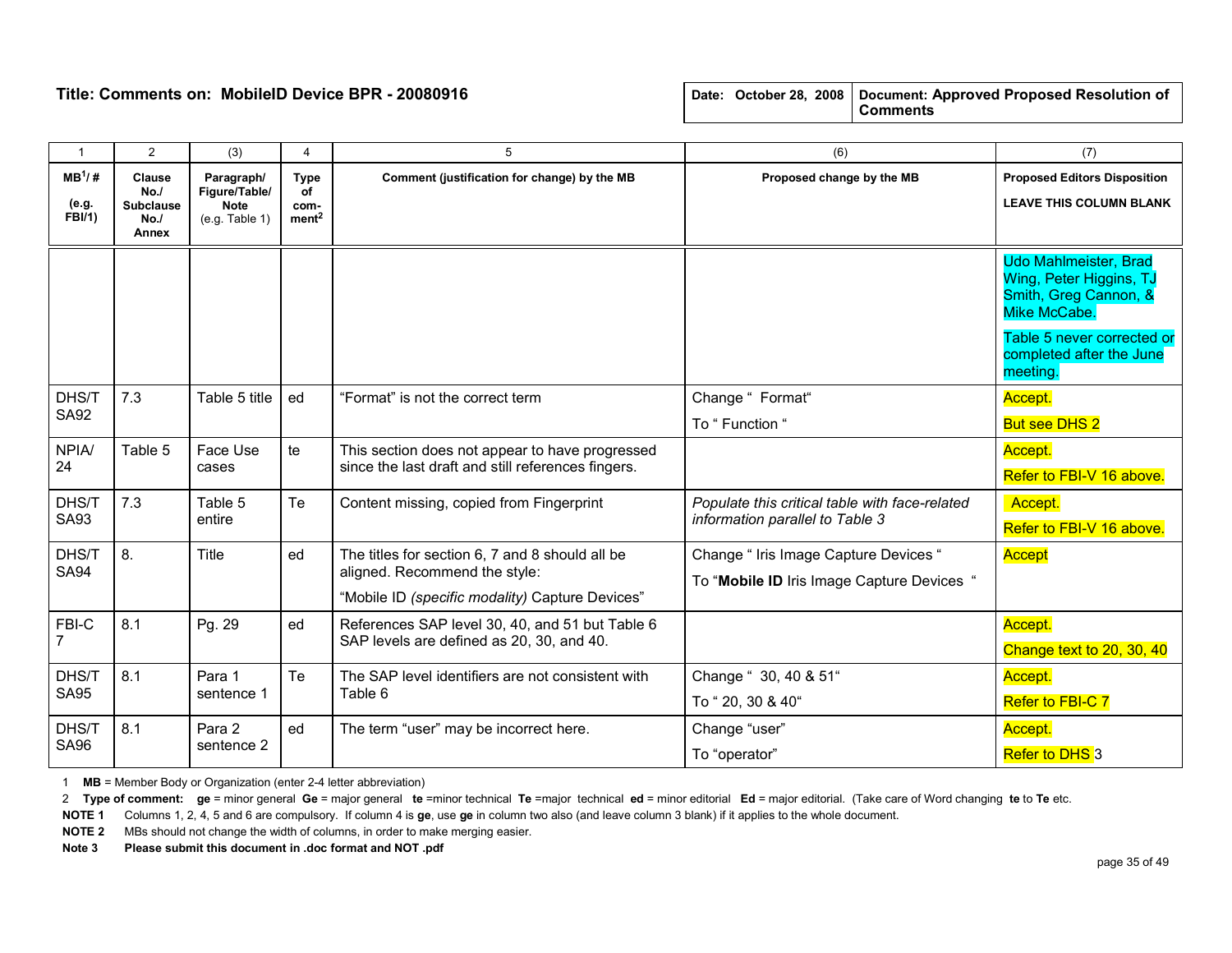| $\overline{1}$                     | $\overline{2}$                                            | (3)                                                          | 4                                              | 5                                                                                                                                                                     | (6)                                                                                                                            | (7)                                                                                                                                                                 |
|------------------------------------|-----------------------------------------------------------|--------------------------------------------------------------|------------------------------------------------|-----------------------------------------------------------------------------------------------------------------------------------------------------------------------|--------------------------------------------------------------------------------------------------------------------------------|---------------------------------------------------------------------------------------------------------------------------------------------------------------------|
| $MB^1/H$<br>(e.g.<br><b>FBI/1)</b> | <b>Clause</b><br>No.<br><b>Subclause</b><br>No./<br>Annex | Paragraph/<br>Figure/Table/<br><b>Note</b><br>(e.g. Table 1) | <b>Type</b><br>of<br>com-<br>ment <sup>2</sup> | Comment (justification for change) by the MB                                                                                                                          | Proposed change by the MB                                                                                                      | <b>Proposed Editors Disposition</b><br><b>LEAVE THIS COLUMN BLANK</b>                                                                                               |
| FBI-V<br>18                        | Table 6                                                   |                                                              | ed                                             | Blank Row at top of table and lower section does<br>not have lines between each row.                                                                                  |                                                                                                                                | Accept.                                                                                                                                                             |
| DHS/T<br><b>SA97</b>               | 8.2                                                       | title                                                        | ed                                             | Plural required                                                                                                                                                       | Change " Requirement"<br>To "Requirements "                                                                                    | Accept.                                                                                                                                                             |
| DHS/T<br><b>SA98</b>               | 8.2.1                                                     | Para 1<br>sentence1                                          | ed                                             | Usage of "mobile identification" - capitalization<br>unnecessary                                                                                                      | Change " Mobile Identification "<br>To " mobile identification "                                                               | Accept.                                                                                                                                                             |
| DHS/T<br><b>SA99</b>               | 8.2.1                                                     | Para 1<br>sentences<br>$2 - 3$                               | ed                                             | The term "user" may be incorrect here. All 3<br>instances                                                                                                             | Change "user"<br>To "operator"                                                                                                 | Accept.<br>Refer to DHS 3                                                                                                                                           |
| DHS/T<br>SA100                     | 8.2.x                                                     | entire                                                       | Te                                             | Entries are needed in this clause to correspond with<br>table 6, at least for rows in table 6 that vary across<br><b>SAP</b> level                                    | <b>Call for contributions needed</b>                                                                                           | Accept.<br>Ad hoc group formed to<br>address Iris issues;<br><b>Udo Mahlmeister, Greg</b><br>Cannon, Rick Lazarick,<br><b>Charles Wilson, Mike</b><br><b>McCabe</b> |
| DHS/T<br>SA101                     | Missing<br>clauses                                        |                                                              | Te                                             | By comparison with the fingerprint section, this<br>section is missing two sections, the parallel to 6.3<br>Interchange Requirements and 6.4 Security<br>Requirements | Determine if these are needed here. If so.<br>the editor or designate is authorized to<br>prepare new text for the next draft. | <b>Partial Accept</b><br><b>Remove matching from</b><br>table 6.                                                                                                    |

1 MB = Member Body or Organization (enter 2-4 letter abbreviation)

2 Type of comment: ge = minor general Ge = major general te =minor technical Te =major technical ed = minor editorial Ed = major editorial. (Take care of Word changing te to Te etc.

NOTE 1 Columns 1, 2, 4, 5 and 6 are compulsory. If column 4 is ge, use ge in column two also (and leave column 3 blank) if it applies to the whole document.

NOTE 2 MBs should not change the width of columns, in order to make merging easier.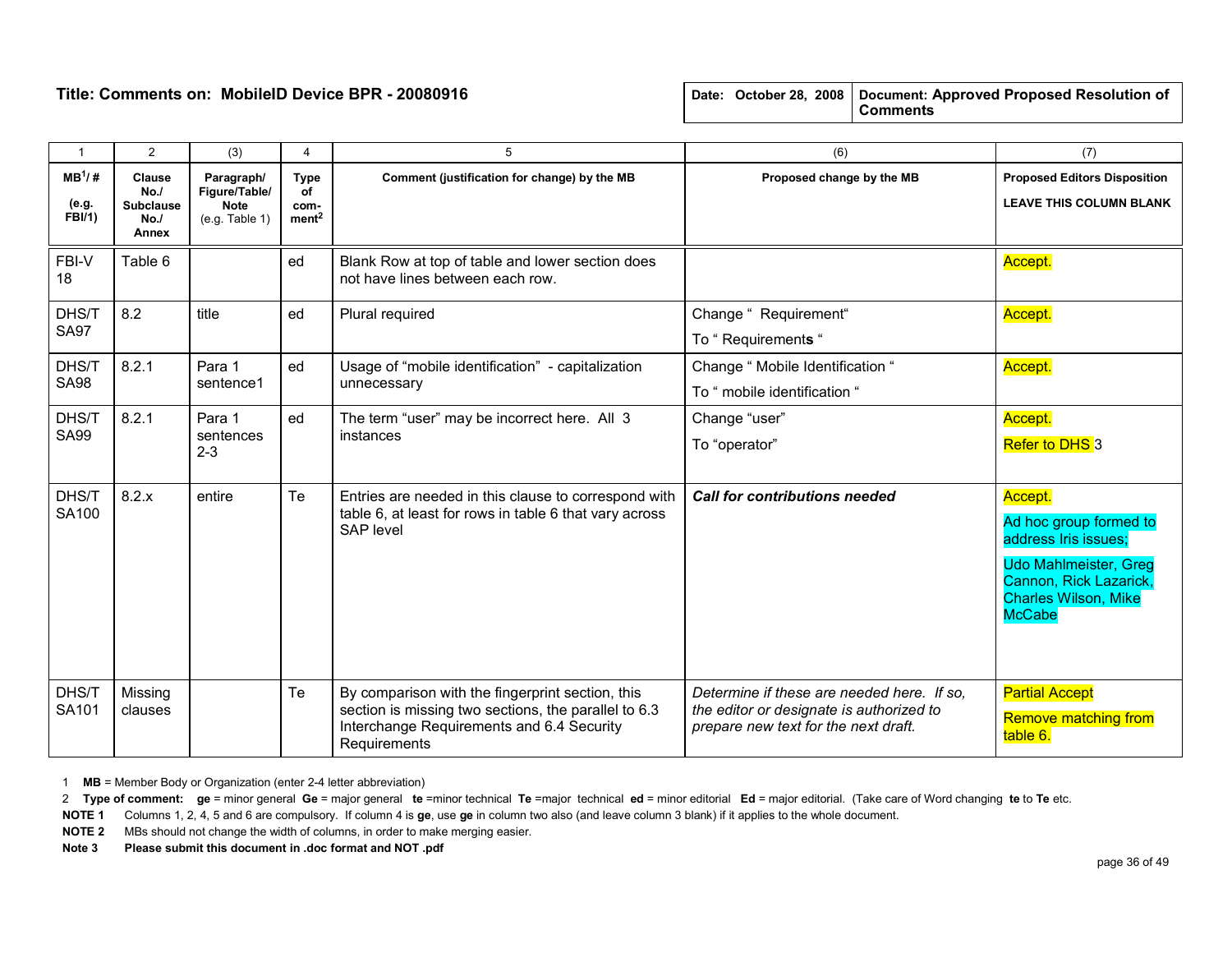| $\mathbf{1}$                 | $\overline{2}$                                           | (3)                                                          | 4                                                                   | 5                                                                                                                                                                  | (6)                                           | (7)                                                                             |
|------------------------------|----------------------------------------------------------|--------------------------------------------------------------|---------------------------------------------------------------------|--------------------------------------------------------------------------------------------------------------------------------------------------------------------|-----------------------------------------------|---------------------------------------------------------------------------------|
| $MB^1$ /#<br>(e.g.<br>FBI/1) | <b>Clause</b><br>No.<br><b>Subclause</b><br>No.<br>Annex | Paragraph/<br>Figure/Table/<br><b>Note</b><br>(e.g. Table 1) | <b>Type</b><br>of<br>com-<br>ment <sup>2</sup>                      | Comment (justification for change) by the MB                                                                                                                       | Proposed change by the MB                     | <b>Proposed Editors Disposition</b><br><b>LEAVE THIS COLUMN BLANK</b>           |
|                              |                                                          |                                                              |                                                                     |                                                                                                                                                                    |                                               | Refer to type-17 record.                                                        |
| DHS/T                        | 8.3                                                      | entire                                                       | Te                                                                  | This paragraph is not iris related (copy from face??)                                                                                                              | Call for contributions needed                 | Accept.                                                                         |
| SA102                        |                                                          |                                                              |                                                                     |                                                                                                                                                                    |                                               | To be addressed by ad<br>hoc group refer to DHS<br>100.                         |
|                              |                                                          |                                                              |                                                                     |                                                                                                                                                                    |                                               | Fix "ditto" on table 6,<br>column 2.                                            |
| FBI-V<br>17                  | Page 29<br>8.3                                           |                                                              | Ed                                                                  | 3 <sup>rd</sup> sentence references face instead of Iris.                                                                                                          |                                               | To be addressed by ad<br>hoc group refer to DHS<br>100.                         |
| DHS/T                        | 8.3                                                      | Table 6 title                                                | ed                                                                  | Misspelling                                                                                                                                                        | Change "Requirments "                         | Accept.                                                                         |
| SA103                        |                                                          |                                                              |                                                                     |                                                                                                                                                                    | To "Requirements "                            |                                                                                 |
| DHS/T<br>SA104               | 8.3                                                      | Table 6                                                      | te                                                                  | Consider adding rows that address illuminator<br>wavelength and illumination intensity                                                                             | Call for contributions needed                 | Reject                                                                          |
| FBI-V                        | Table 7                                                  |                                                              | ed                                                                  | Margin is cut of on the right hand side or boarder is                                                                                                              |                                               | <b>Accept</b>                                                                   |
| 19                           |                                                          |                                                              |                                                                     | missing. Also No. 4 and 7 should be "enrolment".                                                                                                                   |                                               | Refer to DHS 72                                                                 |
| DHS/T<br>SA105               | 8.3                                                      | Table 7 row                                                  | te                                                                  | The number of eyes column indicates 1+ needed for                                                                                                                  | Change in row #3 "1+"                         | Reject.                                                                         |
|                              |                                                          |                                                              | #3                                                                  | this use case, yet the SAP level 40 requires 2. Is<br>this a significant disagreement? If both are required<br>to be captured and are available, then both will be | To "2 "                                       | Make a general table that<br>has examples of severity<br>of risk vs. functions. |
|                              |                                                          |                                                              | used, so it would seem most logical to indicate 2<br>rather than 1+ |                                                                                                                                                                    | Ambika Suman will<br>develop a table and for- |                                                                                 |

1 MB = Member Body or Organization (enter 2-4 letter abbreviation)

2 Type of comment: ge = minor general Ge = major general te =minor technical Te =major technical ed = minor editorial Ed = major editorial. (Take care of Word changing te to Te etc.

NOTE 1 Columns 1, 2, 4, 5 and 6 are compulsory. If column 4 is ge, use ge in column two also (and leave column 3 blank) if it applies to the whole document.

NOTE 2 MBs should not change the width of columns, in order to make merging easier.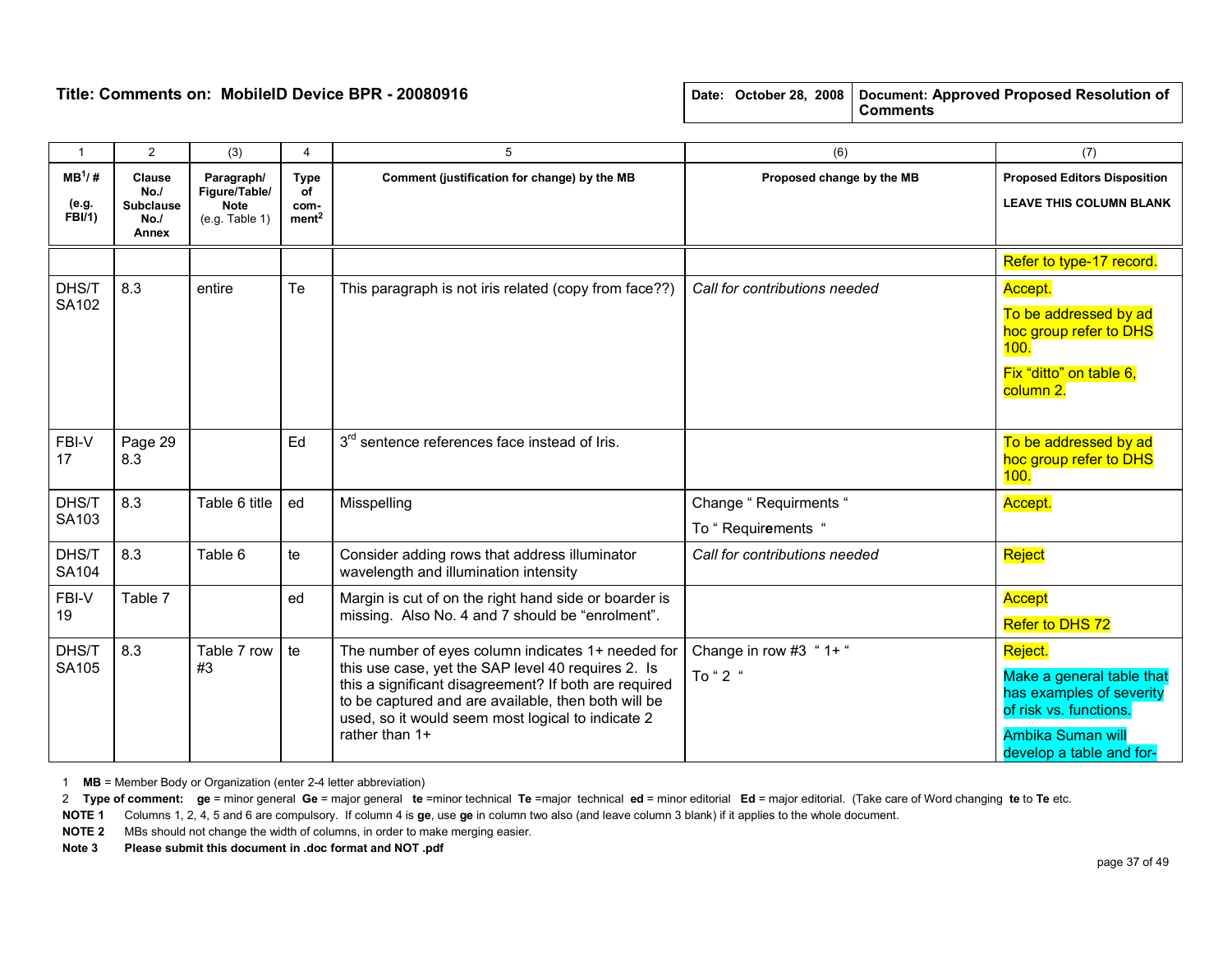|  |  | Date: October 28, 2008   Document: Approved Proposed Resolution of |
|--|--|--------------------------------------------------------------------|
|  |  | <b>Comments</b>                                                    |

| $\overline{1}$                     | $\overline{2}$                                           | (3)                                                             | 4                                              | 5                                                               | (6)                               | (7)                                                                                                                                           |
|------------------------------------|----------------------------------------------------------|-----------------------------------------------------------------|------------------------------------------------|-----------------------------------------------------------------|-----------------------------------|-----------------------------------------------------------------------------------------------------------------------------------------------|
| $MB^1/H$<br>(e.g.<br><b>FBI/1)</b> | <b>Clause</b><br>No.<br><b>Subclause</b><br>No.<br>Annex | Paragraph/<br>Figure/Table/<br><b>Note</b><br>(e.g. Table 1)    | <b>Type</b><br>of<br>com-<br>ment <sup>2</sup> | Comment (justification for change) by the MB                    | Proposed change by the MB         | <b>Proposed Editors Disposition</b><br><b>LEAVE THIS COLUMN BLANK</b>                                                                         |
|                                    |                                                          |                                                                 |                                                |                                                                 |                                   | ward to Peter Komarinski,<br>Peter Higgins, TJ Smith, &<br><b>Mike McCabe. Comments</b><br>are requested from the<br>above individuals.       |
| FBI-J<br>3                         | 9                                                        | Para 1                                                          | ed                                             | Replace re with are                                             |                                   | Accept                                                                                                                                        |
| FBI-V<br>20                        | Page 31<br>Section 9                                     |                                                                 | ed                                             | Several extra spaces between words and "re"<br>should be "are". |                                   | Accept                                                                                                                                        |
| FBI-V<br>21                        | Page 32                                                  | Para 3                                                          | ed                                             | Missing "the" between "could be" and "use of".                  |                                   | Accept                                                                                                                                        |
| FBI-V<br>22                        | Page 33                                                  | 3rd bullet in<br>second list                                    | te                                             | What is the benefit of returning images to the field?           |                                   | Reject<br>Merge paragraphs on pp<br>32 and 31 addressing<br>candidate list vs. different<br>types of records/images.<br>User requires images. |
| Sagem/<br>15                       | 9.0                                                      | Page 32, $3^{\text{rd}}$<br>paragraph<br>(after last<br>bullet) | ed                                             | Consistency in the use of 'Mobile ID' and 'Mobile-ID'           | Change 'Mobile-ID' to 'Mobile ID' | Accept                                                                                                                                        |
| Sagem/<br>16                       | 9.0                                                      | Page 32,<br>4 <sup>th</sup><br>paragraph                        | ed                                             | Consistency in the use of 'Mobile ID' and 'Mobile-ID'           | Change 'Mobile-ID' to 'Mobile ID' | Accept                                                                                                                                        |

1 MB = Member Body or Organization (enter 2-4 letter abbreviation)

2 Type of comment: ge = minor general Ge = major general te =minor technical Te =major technical ed = minor editorial Ed = major editorial. (Take care of Word changing te to Te etc.

NOTE 1 Columns 1, 2, 4, 5 and 6 are compulsory. If column 4 is ge, use ge in column two also (and leave column 3 blank) if it applies to the whole document.

NOTE 2 MBs should not change the width of columns, in order to make merging easier.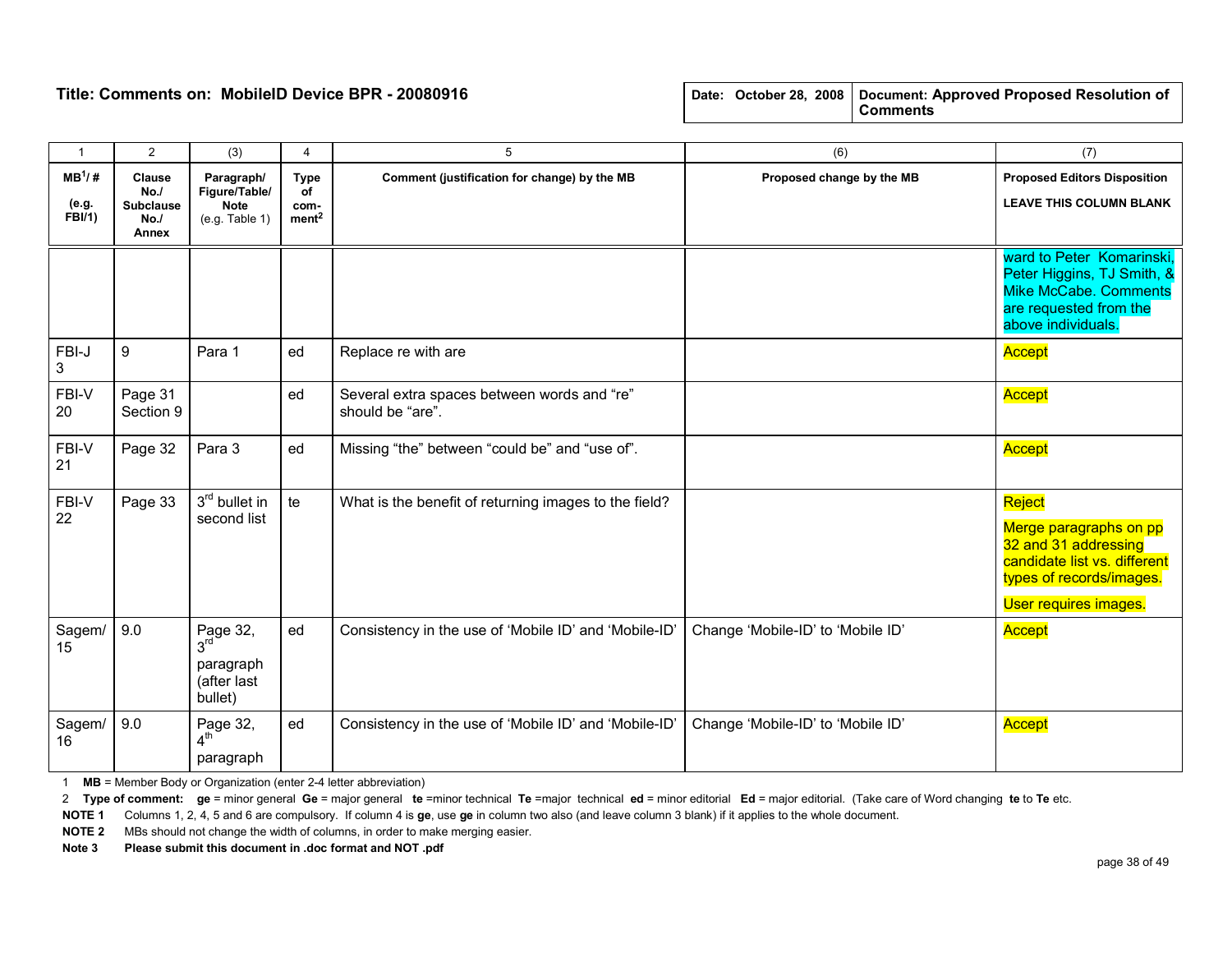| $\mathbf{1}$                        | $\overline{2}$                                     | (3)                                                          | 4                                              | 5                                                                                                                                                                                                                                                                                                                                                                          | (6)                                                                                                                                                                                                                                      | (7)                                                                                    |
|-------------------------------------|----------------------------------------------------|--------------------------------------------------------------|------------------------------------------------|----------------------------------------------------------------------------------------------------------------------------------------------------------------------------------------------------------------------------------------------------------------------------------------------------------------------------------------------------------------------------|------------------------------------------------------------------------------------------------------------------------------------------------------------------------------------------------------------------------------------------|----------------------------------------------------------------------------------------|
| $MB^1$ /#<br>(e.g.<br><b>FBI/1)</b> | Clause<br>No.<br><b>Subclause</b><br>No./<br>Annex | Paragraph/<br>Figure/Table/<br><b>Note</b><br>(e.g. Table 1) | <b>Type</b><br>of<br>com-<br>ment <sup>2</sup> | Comment (justification for change) by the MB                                                                                                                                                                                                                                                                                                                               | Proposed change by the MB                                                                                                                                                                                                                | <b>Proposed Editors Disposition</b><br><b>LEAVE THIS COLUMN BLANK</b>                  |
| FBI-C<br>8                          | 9                                                  | Pg. 32<br>Bullet 2                                           | ed                                             | What is the difference between a wanted individual<br>and a subject with outstanding wants and warrants?                                                                                                                                                                                                                                                                   |                                                                                                                                                                                                                                          | <b>Noted</b><br><b>Change "wanted</b><br>individuals" to "individuals<br>of interest". |
| FBI-C<br>9                          | 10.1                                               | Pg. 33, 34                                                   | Ed                                             | Editorial Comments such as "unless actions are<br>taken to secure this information and its<br>transmission, the mobile device will represent a<br>potentially greater risk"(paragraph 2) should be<br>removed.                                                                                                                                                             | Statement should be made to follow the<br>security policy dictated by the biometric<br>database you are searching                                                                                                                        | Accept                                                                                 |
| DHS/T<br>SA107                      | 10.1                                               | Para 4 last<br>sentence                                      | ed                                             | The term "user" may be incorrect here.                                                                                                                                                                                                                                                                                                                                     | Change "user"<br>To "operator"                                                                                                                                                                                                           | Accept<br><b>Refer to DHS 3</b>                                                        |
| <b>NPIA/</b><br>25                  | 10.1                                               | Overview -<br>end of first<br>para                           | te                                             | 'agencies must develop security policies'.<br>should be changed to something like 'agencies<br>must adopt nationally agreed  security policies'<br>Any system is only as secure as the weakest link in<br>the chain. As this BPR is designed to enable<br>interoperability, all agencies should ensure they<br>meet agreed standards, and should not develop<br>their own. | Replace 'developpolicies' with "adopt<br>nationally agreed / recognisedpolicies".                                                                                                                                                        | Reject                                                                                 |
| ITAL/<br>9                          | 10.2                                               |                                                              | Te                                             | The referenced FIPS 140-2 standards are US<br>specific. It could be difficult for a non-US supplier to<br>obtain FIPS certification, and some non-US<br>agencies could require compliance to different<br>security standards.                                                                                                                                              | In 10.2, specify that for US based agencies,<br>the FIPS standards are the ones to be used.<br>while in other countries the agencies could<br>require compliance to different standards that<br>provide an equivalent level of security. | Accept<br>Add a note to the text or<br>incorporate into 10.2.1                         |
| <b>NPIA/</b><br>26                  | 10.3.1                                             | User<br>Authenticati                                         | te                                             | Does it matter which biometric is used as the<br>second factor? Some are more 'secure' than others                                                                                                                                                                                                                                                                         | Reword as 'one of which should be a<br>biometric, providing the total level of user                                                                                                                                                      | Accept                                                                                 |

1 MB = Member Body or Organization (enter 2-4 letter abbreviation)

2 Type of comment: ge = minor general Ge = major general te =minor technical Te =major technical ed = minor editorial Ed = major editorial. (Take care of Word changing te to Te etc.

NOTE 1 Columns 1, 2, 4, 5 and 6 are compulsory. If column 4 is ge, use ge in column two also (and leave column 3 blank) if it applies to the whole document.

NOTE 2 MBs should not change the width of columns, in order to make merging easier.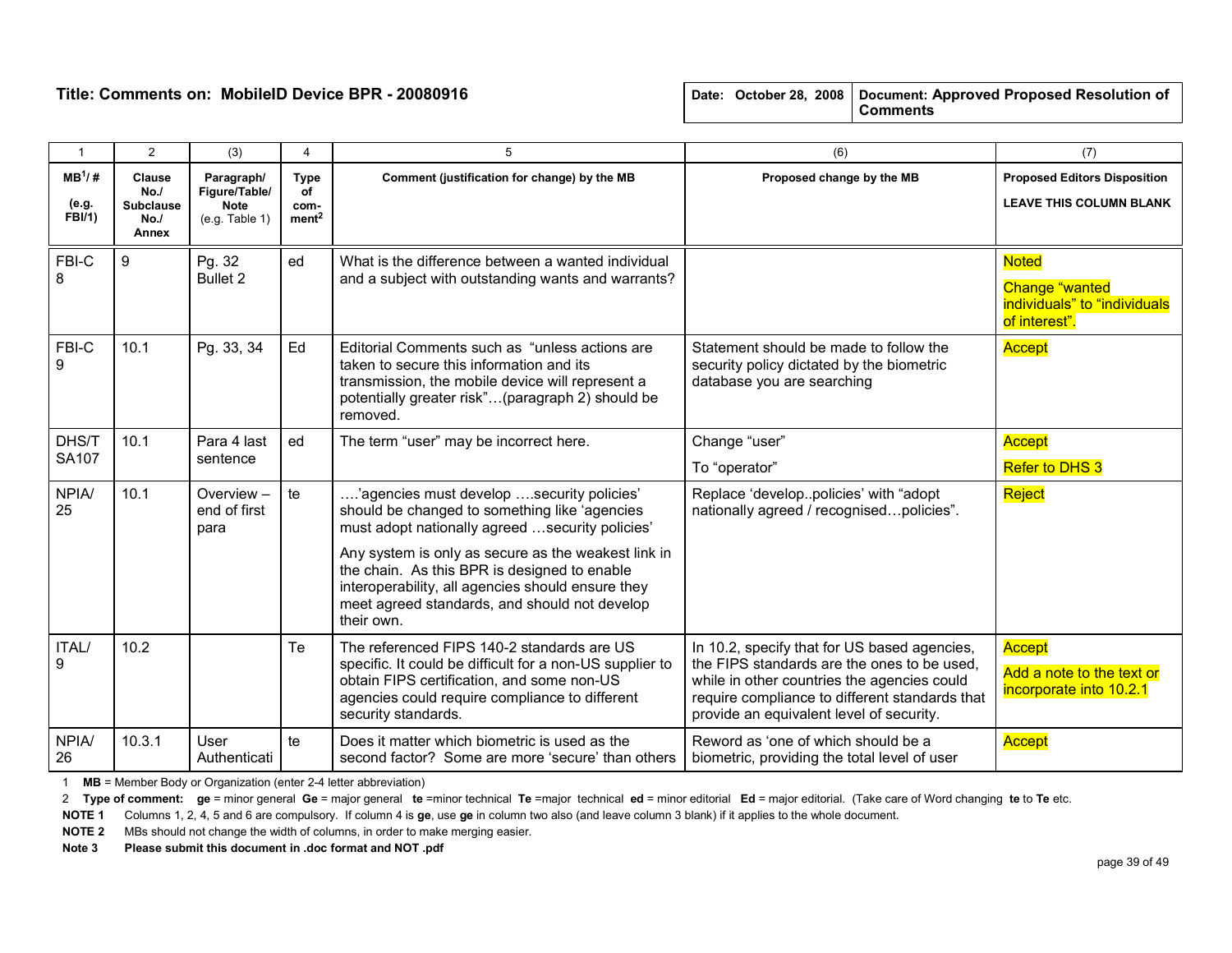| $\mathbf{1}$               | $\overline{2}$                                    | (3)                                                          | 4                                              | 5                                                                                                                                                                                                                                                                     | (6)                                                                | (7)                                                                   |
|----------------------------|---------------------------------------------------|--------------------------------------------------------------|------------------------------------------------|-----------------------------------------------------------------------------------------------------------------------------------------------------------------------------------------------------------------------------------------------------------------------|--------------------------------------------------------------------|-----------------------------------------------------------------------|
| $MB^1/H$<br>(e.g.<br>FBI/1 | Clause<br>No.<br><b>Subclause</b><br>No.<br>Annex | Paragraph/<br>Figure/Table/<br><b>Note</b><br>(e.g. Table 1) | <b>Type</b><br>of<br>com-<br>ment <sup>2</sup> | Comment (justification for change) by the MB                                                                                                                                                                                                                          | Proposed change by the MB                                          | <b>Proposed Editors Disposition</b><br><b>LEAVE THIS COLUMN BLANK</b> |
|                            |                                                   | on                                                           |                                                | and in some cases a biometric may not even be<br>appropriate or as secure as (say) a user-id / PIN /<br>password / smartcard combination                                                                                                                              | authentication provided complies with agreed<br>security policies' | Change may to "should"                                                |
| DHS/T                      | 10.3.1                                            | Title                                                        | ed                                             | The term "user" may be incorrect here.                                                                                                                                                                                                                                | Change "User"                                                      | Accept                                                                |
| SA108                      |                                                   |                                                              |                                                |                                                                                                                                                                                                                                                                       | To "Operator"                                                      | Refer to DHS 3                                                        |
| DHS/T                      | 10.3.1                                            | Para 1                                                       | ed                                             | The term "user" may be incorrect here.                                                                                                                                                                                                                                | Change " a user"                                                   | Accept                                                                |
| SA109                      |                                                   | sentence 1                                                   |                                                |                                                                                                                                                                                                                                                                       | To " an operator"                                                  | <b>Refer to DHS 3</b>                                                 |
| FBI-V<br>23                | Page 35                                           | 10.3.2                                                       | ed                                             | Missing period at the end of the sentence                                                                                                                                                                                                                             |                                                                    | Accept                                                                |
| DHS/T                      | 10.3.2                                            | Para 1                                                       | ed                                             | The term "user" may be incorrect here.                                                                                                                                                                                                                                | Change "user"                                                      | Accept                                                                |
| SA110                      |                                                   | sentence 1                                                   |                                                |                                                                                                                                                                                                                                                                       | To "operator"                                                      | <b>Refer to DHS 3</b>                                                 |
| DHS/T                      | 10.3.3                                            | Para 1                                                       | ed                                             | The term "user" may be incorrect here.                                                                                                                                                                                                                                | Change "user"                                                      | <b>Accept</b>                                                         |
| SA111                      |                                                   | sentence 1                                                   |                                                |                                                                                                                                                                                                                                                                       | To "operator"                                                      | <b>Refer to DHS 3</b>                                                 |
| DHS/T                      | 10.3.4                                            | Para 1                                                       | ed                                             | The term "user" may be incorrect here.                                                                                                                                                                                                                                | Change "user"                                                      | <b>Accept</b>                                                         |
| <b>SA112</b>               |                                                   | sentence 1                                                   |                                                |                                                                                                                                                                                                                                                                       | To "operator"                                                      | <b>Refer to DHS 3</b>                                                 |
| DHS/T                      | 10.3.7                                            | Para 1                                                       | ed                                             | The term "user" may be incorrect here.                                                                                                                                                                                                                                | Change "user"                                                      | <b>Accept</b>                                                         |
| SA113                      |                                                   | sentence 1                                                   |                                                |                                                                                                                                                                                                                                                                       | To "operator"                                                      | <b>Refer to DHS 3</b>                                                 |
| ITAL/<br>10                | 10.3.7                                            |                                                              | te                                             | The concept of "Device Authentication" should be<br>explained in more detail. Does this mean that every<br>Mobile ID device should have a unique ID and that<br>the central system should be able to manage a<br>"black list" of devices (for example lost or stolen) | Add more detail.                                                   | Discussed.<br>Add a 2 <sup>nd</sup> sentence.                         |

1 MB = Member Body or Organization (enter 2-4 letter abbreviation)

2 Type of comment: ge = minor general Ge = major general te =minor technical Te =major technical ed = minor editorial Ed = major editorial. (Take care of Word changing te to Te etc.

NOTE 1 Columns 1, 2, 4, 5 and 6 are compulsory. If column 4 is ge, use ge in column two also (and leave column 3 blank) if it applies to the whole document.

NOTE 2 MBs should not change the width of columns, in order to make merging easier.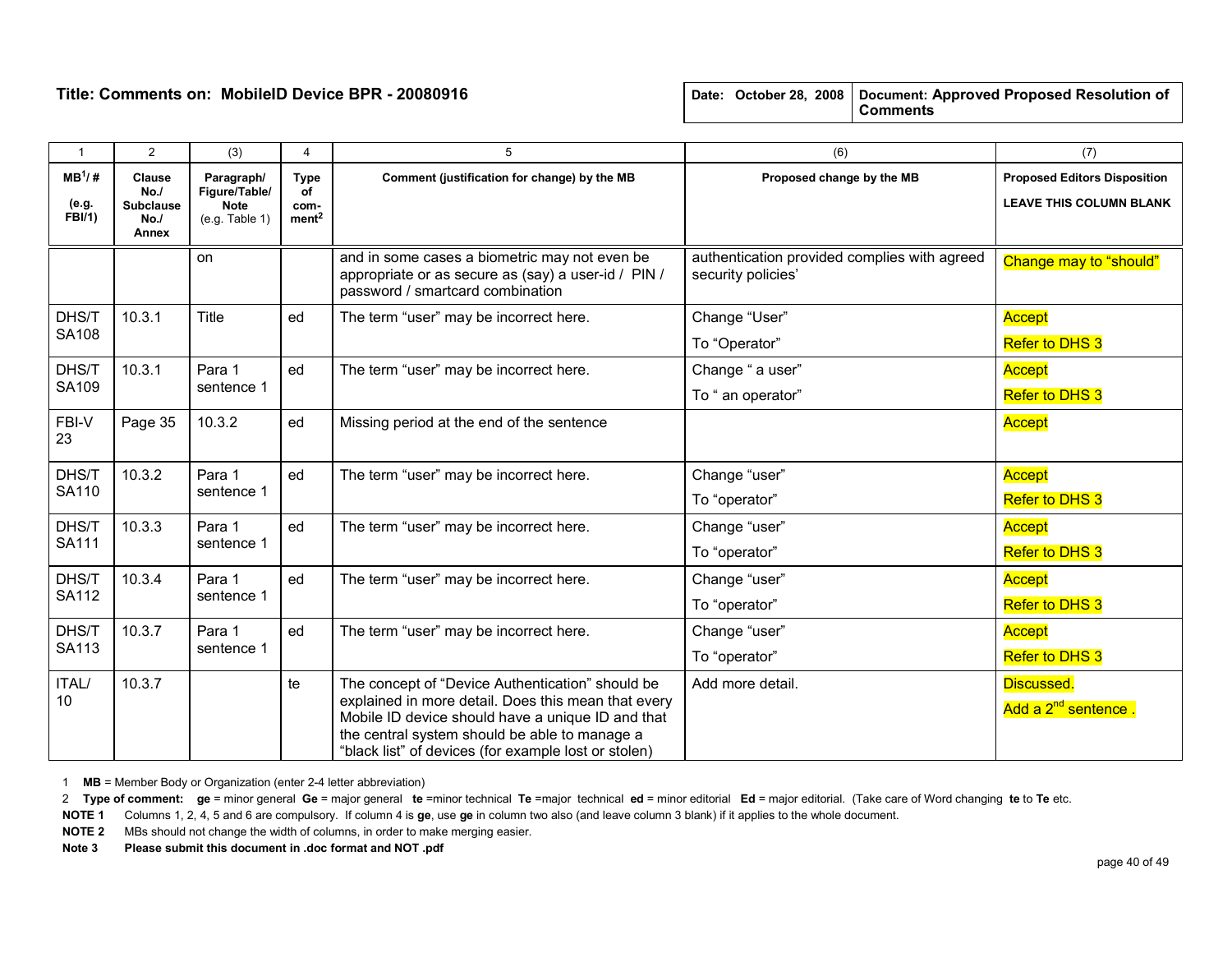|  |  | Date: October 28, 2008   Document: Approved Proposed Resolution of |
|--|--|--------------------------------------------------------------------|
|  |  | <b>Comments</b>                                                    |

| $\mathbf{1}$                        | $\overline{2}$                                    | (3)                                                          | 4                                              | 5                                                                                                                                                                                                                                                                                                                                                                                                            | (6)                                                                                                                                                                                              | (7)                                                                   |
|-------------------------------------|---------------------------------------------------|--------------------------------------------------------------|------------------------------------------------|--------------------------------------------------------------------------------------------------------------------------------------------------------------------------------------------------------------------------------------------------------------------------------------------------------------------------------------------------------------------------------------------------------------|--------------------------------------------------------------------------------------------------------------------------------------------------------------------------------------------------|-----------------------------------------------------------------------|
| $MB^1$ /#<br>(e.g.<br><b>FBI/1)</b> | Clause<br>No.<br><b>Subclause</b><br>No.<br>Annex | Paragraph/<br>Figure/Table/<br><b>Note</b><br>(e.g. Table 1) | <b>Type</b><br>of<br>com-<br>ment <sup>2</sup> | Comment (justification for change) by the MB                                                                                                                                                                                                                                                                                                                                                                 | Proposed change by the MB                                                                                                                                                                        | <b>Proposed Editors Disposition</b><br><b>LEAVE THIS COLUMN BLANK</b> |
|                                     |                                                   |                                                              |                                                | that are not authorised to communicate with the<br>central system?                                                                                                                                                                                                                                                                                                                                           |                                                                                                                                                                                                  | <b>TBD</b>                                                            |
| DHS/T<br><b>SA114</b>               | 10.3.9                                            | Para 1<br>sentence 1<br>and last                             | ed                                             | The term "user" may be incorrect here.                                                                                                                                                                                                                                                                                                                                                                       | Change "user"<br>To "operator" two instances                                                                                                                                                     | Accept<br>Refer to DHS 3                                              |
| DHS/T<br><b>SA115</b>               |                                                   | Para<br>sentence                                             | ed                                             |                                                                                                                                                                                                                                                                                                                                                                                                              | Change "<br>To " "                                                                                                                                                                               | <b>REJECT</b>                                                         |
| DHS/T<br>SA116                      |                                                   | Para<br>sentence                                             | ed                                             |                                                                                                                                                                                                                                                                                                                                                                                                              | Change "<br>To " "                                                                                                                                                                               | <b>REJECT</b>                                                         |
| ITAL/<br>11                         | 11                                                |                                                              | te                                             | It is probably worth adding a Paragraph about the<br>TETRA (Airwave) and Tetrapol radio<br>communication networks, which are typically used<br>by many Police Forces in Europe and in the World,<br>and that can guarantee a more reliable<br>communication especially during a critical situation,<br>when cellular networks can likely become unusable<br>due to technical failures or network saturation. | Add paragraph about TETRA and Tetrapol.                                                                                                                                                          | Reject.                                                               |
| FBI-C<br>10                         | 11.1                                              | Pg. 36                                                       | ed                                             | Figure 1 reference should be Figure 3.                                                                                                                                                                                                                                                                                                                                                                       |                                                                                                                                                                                                  | Accept                                                                |
| Sagem/<br>17                        | 11.2                                              | First<br>paragraph,<br>3 <sup>rd</sup><br>sentence           | Ed                                             | Change 'use of short-range' to 'use of wireless<br>technologies such as' to accommodate future<br>modes and types of wireless technology (such as<br>802.16/Wimax)                                                                                                                                                                                                                                           | 'Dependent on the region of deployment<br>connectivity may make use of wireless<br>technologies such as Bluetooth or Wi-fi<br>connections, cellular data lines, or satellite<br>communications.' | Accept                                                                |
| FBI-V                               | Page 38                                           | 11.9                                                         | ed                                             | Header is in different font than all other headers                                                                                                                                                                                                                                                                                                                                                           |                                                                                                                                                                                                  | Accept                                                                |

1 MB = Member Body or Organization (enter 2-4 letter abbreviation)

2 Type of comment: ge = minor general Ge = major general te =minor technical Te =major technical ed = minor editorial Ed = major editorial. (Take care of Word changing te to Te etc.

NOTE 1 Columns 1, 2, 4, 5 and 6 are compulsory. If column 4 is ge, use ge in column two also (and leave column 3 blank) if it applies to the whole document.

NOTE 2 MBs should not change the width of columns, in order to make merging easier.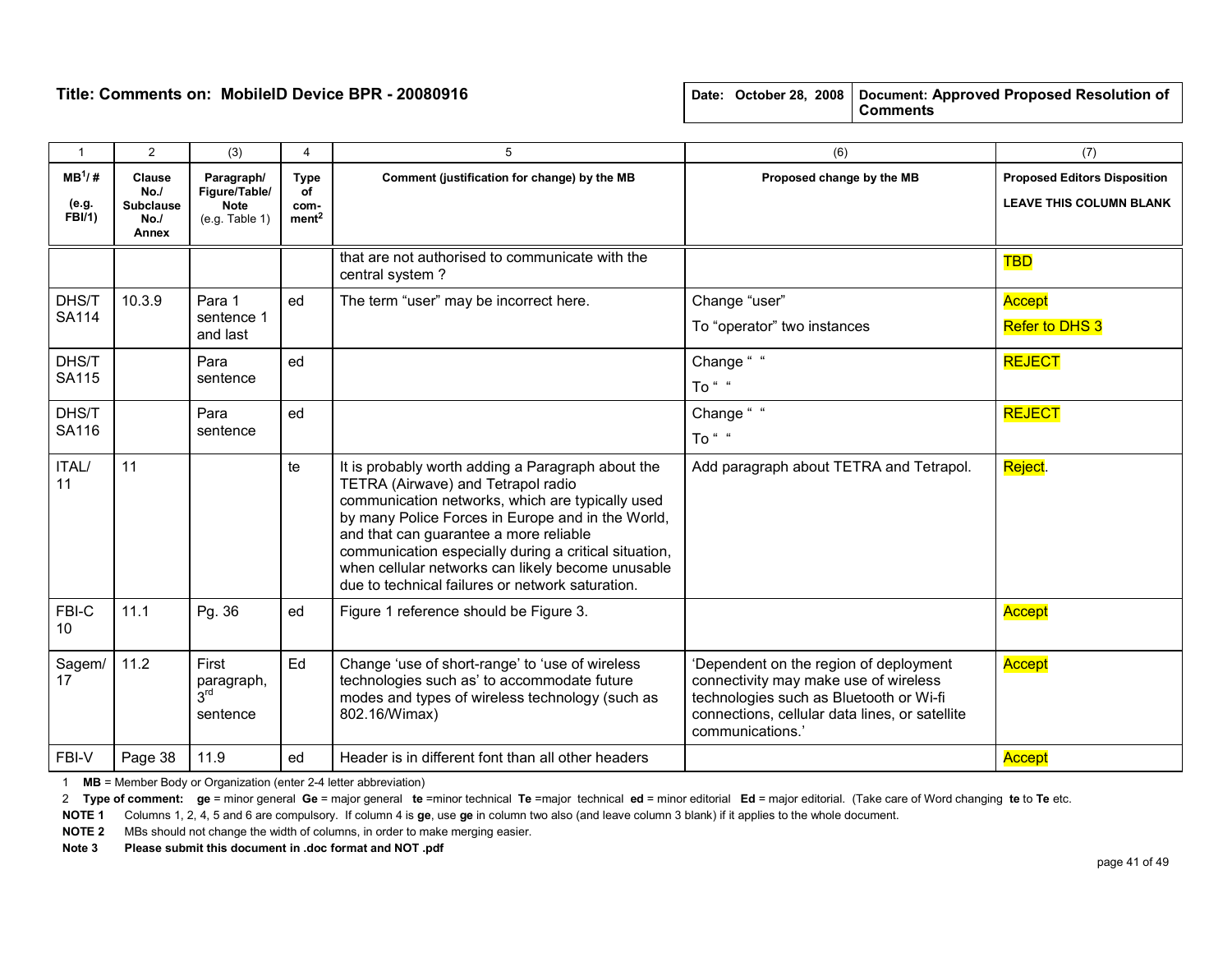| $\mathbf{1}$                         | $\overline{2}$                                    | (3)                                                          | 4                                              | 5                                                                                                                | (6)                                                  | (7)                                                                                                                                                |
|--------------------------------------|---------------------------------------------------|--------------------------------------------------------------|------------------------------------------------|------------------------------------------------------------------------------------------------------------------|------------------------------------------------------|----------------------------------------------------------------------------------------------------------------------------------------------------|
| $MB^{1}/#$<br>(e.g.<br><b>FBI/1)</b> | Clause<br>No.<br><b>Subclause</b><br>No.<br>Annex | Paragraph/<br>Figure/Table/<br><b>Note</b><br>(e.g. Table 1) | <b>Type</b><br>οf<br>com-<br>ment <sup>2</sup> | Comment (justification for change) by the MB                                                                     | Proposed change by the MB                            | <b>Proposed Editors Disposition</b><br><b>LEAVE THIS COLUMN BLANK</b>                                                                              |
| 35                                   |                                                   |                                                              |                                                |                                                                                                                  |                                                      |                                                                                                                                                    |
| DHS/T<br><b>SA118</b>                | 11.4                                              | Para 1<br>sentence 3                                         | ed                                             | Usage of "mobile identification"                                                                                 | Change " Mobile Identification "<br>To " Mobile ID " | Accept                                                                                                                                             |
|                                      |                                                   |                                                              |                                                |                                                                                                                  |                                                      |                                                                                                                                                    |
| FBI-V<br>24                          | Page 39                                           | 12.3                                                         | ed                                             | Spelling "tipically"                                                                                             |                                                      | Accept                                                                                                                                             |
| FBI-V<br>25                          | Page 39                                           | Table 9                                                      | ed                                             | First row of table has "-+14" remove minus sign                                                                  |                                                      | Accept                                                                                                                                             |
| FBI-V<br>26                          | Page 39                                           | Table 9                                                      | ge                                             | Should "a row for Rain" be added to this table?                                                                  | Rain                                                 | Reject<br>But:<br><b>Change Procedure II to</b><br>Procedure I on Rain<br>row in table 10.<br>Eliminate "Procedure l"<br>in relative humidity row. |
| $FBI-V$<br>27                        | Page 40                                           | 12.4                                                         | ed                                             | Table ref should be "10" not "1"                                                                                 |                                                      | Accept                                                                                                                                             |
| Sagem/<br>18                         | 13.0                                              | Page 41,                                                     | ed                                             | Remove excess period trailing the sentence "The<br>XML Part 2 version of the standard has now been<br>approved". | Remove excess period.                                | Accept                                                                                                                                             |
| Sagem/                               | 13.0                                              | Page 41,                                                     | ed                                             | Replace "mayl" with "may".                                                                                       | Replace "mayl" with "may".                           | Accept                                                                                                                                             |

1 MB = Member Body or Organization (enter 2-4 letter abbreviation)

2 Type of comment: ge = minor general Ge = major general te =minor technical Te =major technical ed = minor editorial Ed = major editorial. (Take care of Word changing te to Te etc.

NOTE 1 Columns 1, 2, 4, 5 and 6 are compulsory. If column 4 is ge, use ge in column two also (and leave column 3 blank) if it applies to the whole document.

NOTE 2 MBs should not change the width of columns, in order to make merging easier.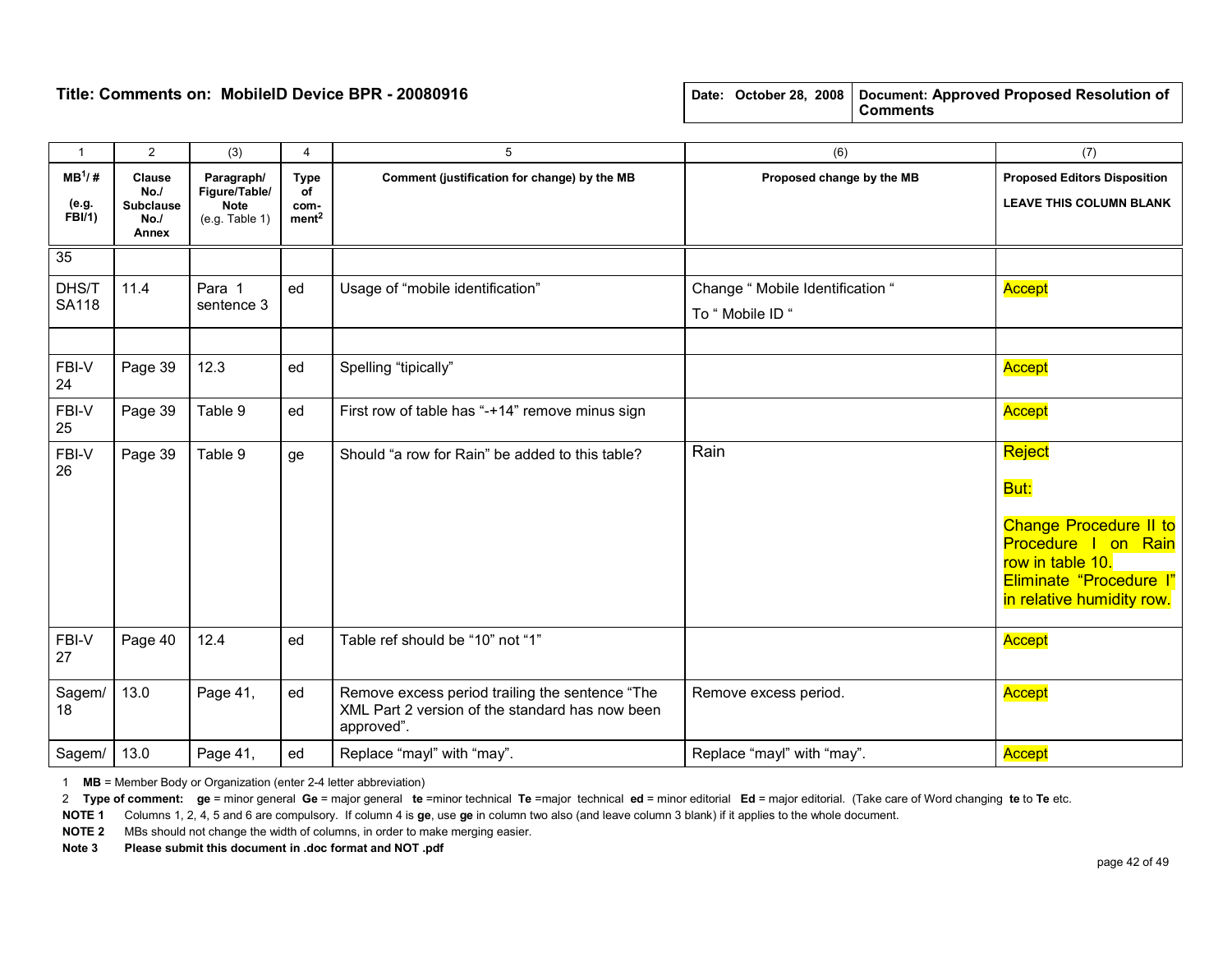|  |  | Date: October 28, 2008   Document: Approved Proposed Resolution of<br><b>Comments</b> |
|--|--|---------------------------------------------------------------------------------------|
|  |  |                                                                                       |

| $\overline{1}$                     | $\overline{2}$                                           | (3)                                                          | 4                                              | 5                                                                                                                                                                                                                                                                                                       | (6)                                                              | (7)                                                                                                                                                 |
|------------------------------------|----------------------------------------------------------|--------------------------------------------------------------|------------------------------------------------|---------------------------------------------------------------------------------------------------------------------------------------------------------------------------------------------------------------------------------------------------------------------------------------------------------|------------------------------------------------------------------|-----------------------------------------------------------------------------------------------------------------------------------------------------|
| $MB^1/H$<br>(e.g.<br><b>FBI/1)</b> | <b>Clause</b><br>No.<br><b>Subclause</b><br>No.<br>Annex | Paragraph/<br>Figure/Table/<br><b>Note</b><br>(e.g. Table 1) | <b>Type</b><br>of<br>com-<br>ment <sup>2</sup> | Comment (justification for change) by the MB                                                                                                                                                                                                                                                            | Proposed change by the MB                                        | <b>Proposed Editors Disposition</b><br><b>LEAVE THIS COLUMN BLANK</b>                                                                               |
| $\overline{19}$                    |                                                          | $2^{nd}$<br>paragraph,<br>3 <sup>rd</sup><br>sentence        |                                                |                                                                                                                                                                                                                                                                                                         |                                                                  |                                                                                                                                                     |
| FBI-V<br>28                        | Page 41                                                  |                                                              | ed                                             | Extra period at end of first full sentence at top of<br>page                                                                                                                                                                                                                                            |                                                                  | Accept                                                                                                                                              |
| FBI-V<br>29                        | Page 41                                                  | Para 2                                                       | ed                                             | 3rd sentence has a typo "mayl"                                                                                                                                                                                                                                                                          |                                                                  | Accept                                                                                                                                              |
| Sagem/<br>20                       | A.2.2                                                    | Last<br>sentence                                             | ed                                             | Consistency in the use of 'Mobile ID' and 'Mobile-ID'                                                                                                                                                                                                                                                   | Change 'Mobile-ID' to 'Mobile ID'                                | Accept                                                                                                                                              |
| <b>NPIA/</b><br>27                 | A.2.4                                                    | Audio<br>generation<br>and<br>recording                      | te                                             | Is this section really relevant to tyis document?<br>What does it actually tell us?<br>Does this meet US user authentication<br>requirements?<br>It would not be acceptable in the UK, where 2 factor<br>is a minimum sec requirement but a biometric is not<br>part of that two factor authentication. |                                                                  | Accept:<br><b>Change title:</b><br>A.2.2 Audio<br><b>Generation and</b><br><b>Recording</b><br>To Audio Feedback<br>& see strikeout in<br>document. |
| Sagem/<br>21                       | A.3.2                                                    |                                                              | Te                                             | Section A.3.2 needs to include a subsection on<br>Fake Finger Detection.                                                                                                                                                                                                                                | Propose a "Fake Finger Detection"<br>subsection in Section A.3.2 | Reject                                                                                                                                              |

1 MB = Member Body or Organization (enter 2-4 letter abbreviation)

2 Type of comment: ge = minor general Ge = major general te =minor technical Te =major technical ed = minor editorial Ed = major editorial. (Take care of Word changing te to Te etc.

NOTE 1 Columns 1, 2, 4, 5 and 6 are compulsory. If column 4 is ge, use ge in column two also (and leave column 3 blank) if it applies to the whole document.

NOTE 2 MBs should not change the width of columns, in order to make merging easier.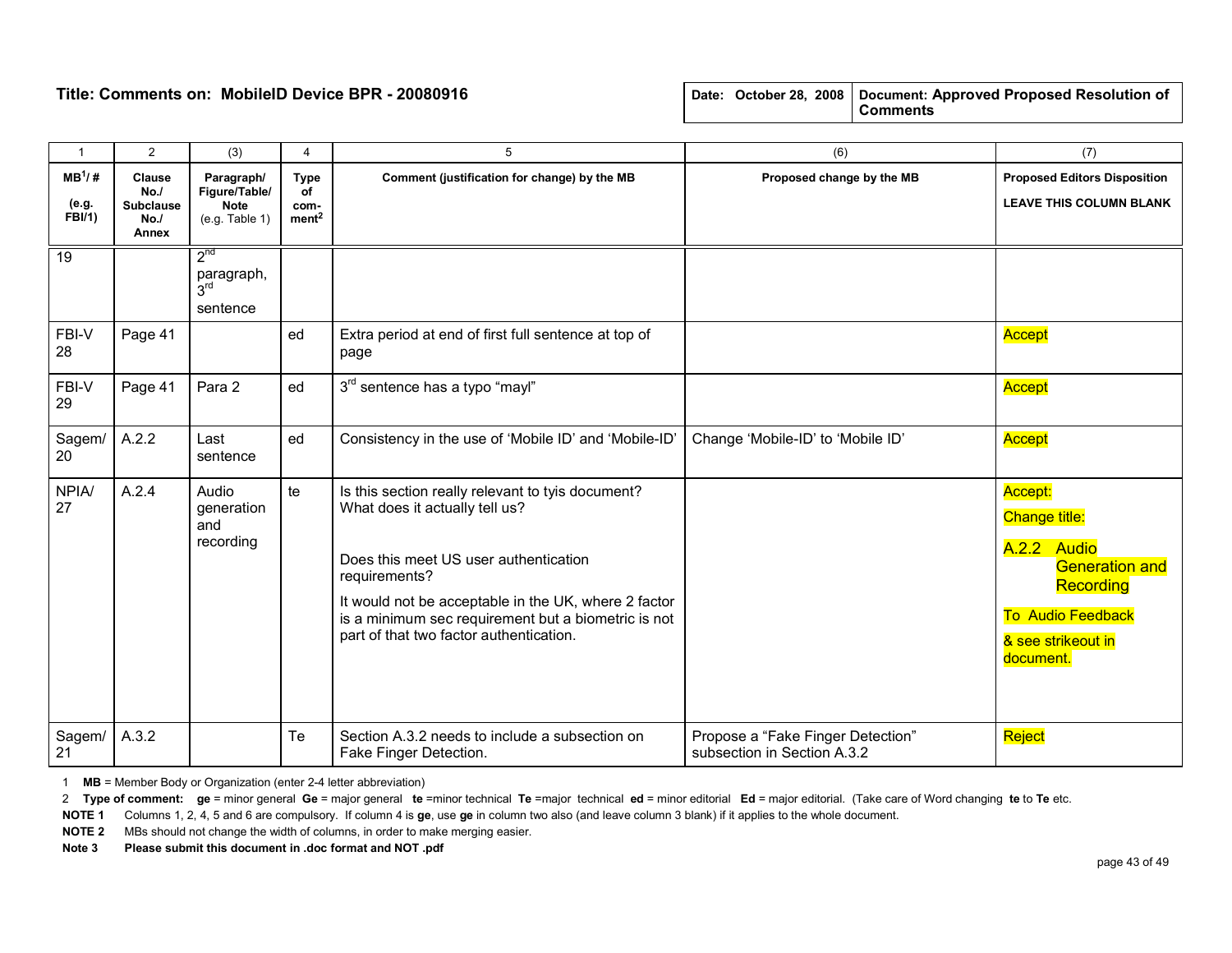| $\mathbf{1}$                | $\overline{2}$                                    | (3)                                                          | 4                                              | 5                                                                                                                                                             | (6)                                                                                                                                                                                         | (7)                                                                   |
|-----------------------------|---------------------------------------------------|--------------------------------------------------------------|------------------------------------------------|---------------------------------------------------------------------------------------------------------------------------------------------------------------|---------------------------------------------------------------------------------------------------------------------------------------------------------------------------------------------|-----------------------------------------------------------------------|
| $MB^1/H$<br>(e.g.<br>FBI/1) | Clause<br>No.<br><b>Subclause</b><br>No.<br>Annex | Paragraph/<br>Figure/Table/<br><b>Note</b><br>(e.g. Table 1) | <b>Type</b><br>of<br>com-<br>ment <sup>2</sup> | Comment (justification for change) by the MB                                                                                                                  | Proposed change by the MB                                                                                                                                                                   | <b>Proposed Editors Disposition</b><br><b>LEAVE THIS COLUMN BLANK</b> |
|                             |                                                   |                                                              |                                                |                                                                                                                                                               | Suggested description:<br>"Mobile devices with the capability to detect<br>fake finger(s) during image acquisition are<br>desirable for increased security and integrity<br>of the device." |                                                                       |
| FBI-C<br>12 <sup>2</sup>    | A.3.2.1                                           |                                                              | ed                                             | Finger guides may also assist with reducing<br>sequence errors.                                                                                               |                                                                                                                                                                                             | Accept<br><b>Add benefit</b>                                          |
| DHS/T<br><b>SA122</b>       | A.3.2.2                                           | Para 1<br>sentence 1                                         | ed                                             | The term "user" may be incorrect here.                                                                                                                        | Change "user"<br>To "operator"                                                                                                                                                              | Accept                                                                |
| Sagem/<br>22                | A.3.2.9                                           | First<br>paragraph                                           | ed                                             | Use of effect versus affect. The word 'affect' is more<br>appropriate to use versus effect which signifies "to<br>cause to come into being" [Merriam-Webster] | Aside from the recommendations and<br>requirements listed above for the fingerprint<br>capture device, other factors that affect the<br>performance '                                       | Accept                                                                |
| DHS/T<br>SA123              | A.3.2.9                                           | Para 1 list<br>item 9                                        | ed                                             | The term "user" may be incorrect here.                                                                                                                        | Change "user"<br>To "operator"                                                                                                                                                              | Accept<br><b>Refer to DHS 3</b>                                       |
| DHS/T<br>SA124              | A.3.3.1                                           | Para 1<br>sentence 1<br>and 2                                | ed                                             | Usage of "mobile identification"                                                                                                                              | Change " Mobile Identification "<br>To " Mobile ID "                                                                                                                                        | <b>Accept</b>                                                         |
| DHS/T<br><b>SA125</b>       | A.3.3.3                                           | Para 1<br>sentence 1                                         | ed                                             | Usage of "mobile identification"                                                                                                                              | Change " Mobile Identification "                                                                                                                                                            | <b>Accept</b>                                                         |

1 MB = Member Body or Organization (enter 2-4 letter abbreviation)

2 Type of comment: ge = minor general Ge = major general te =minor technical Te =major technical ed = minor editorial Ed = major editorial. (Take care of Word changing te to Te etc.

NOTE 1 Columns 1, 2, 4, 5 and 6 are compulsory. If column 4 is ge, use ge in column two also (and leave column 3 blank) if it applies to the whole document.

NOTE 2 MBs should not change the width of columns, in order to make merging easier.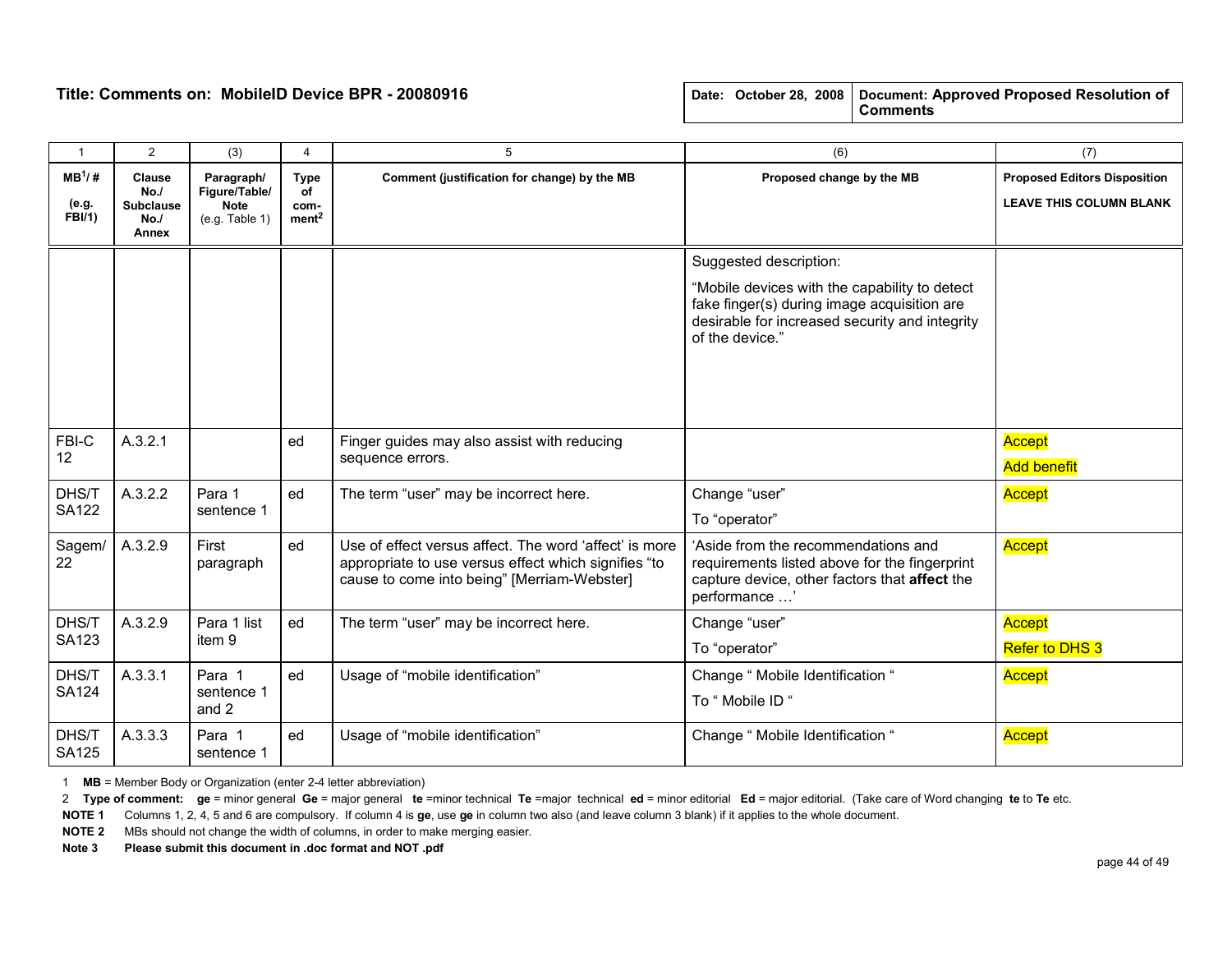|  |  | Date: October 28, 2008   Document: Approved Proposed Resolution of |
|--|--|--------------------------------------------------------------------|
|  |  | <b>Comments</b>                                                    |

| $\mathbf{1}$                        | $\overline{2}$                                           | (3)                                                          | 4                                              | 5                                                                                                                                                                                                                                                                                 | (6)                                                                                                                                                                                                                                                                                                                                                                                                                                                                 | (7)                                                                                   |
|-------------------------------------|----------------------------------------------------------|--------------------------------------------------------------|------------------------------------------------|-----------------------------------------------------------------------------------------------------------------------------------------------------------------------------------------------------------------------------------------------------------------------------------|---------------------------------------------------------------------------------------------------------------------------------------------------------------------------------------------------------------------------------------------------------------------------------------------------------------------------------------------------------------------------------------------------------------------------------------------------------------------|---------------------------------------------------------------------------------------|
| $MB^1$ /#<br>(e.g.<br><b>FBI/1)</b> | <b>Clause</b><br>No.<br><b>Subclause</b><br>No.<br>Annex | Paragraph/<br>Figure/Table/<br><b>Note</b><br>(e.g. Table 1) | <b>Type</b><br>οf<br>com-<br>ment <sup>2</sup> | Comment (justification for change) by the MB                                                                                                                                                                                                                                      | Proposed change by the MB                                                                                                                                                                                                                                                                                                                                                                                                                                           | <b>Proposed Editors Disposition</b><br><b>LEAVE THIS COLUMN BLANK</b>                 |
|                                     |                                                          |                                                              |                                                |                                                                                                                                                                                                                                                                                   | To " Mobile ID "                                                                                                                                                                                                                                                                                                                                                                                                                                                    |                                                                                       |
| NPIA/<br>28                         | A.3.4.3                                                  | Illumination                                                 | te                                             | Considering the detail provided for face illumination<br>it is suprising that this section makes no reference<br>to the fact the iris uses near IR illumination.                                                                                                                  | Include note that Iris cameras typically<br>require IR illumination                                                                                                                                                                                                                                                                                                                                                                                                 | Reject<br>Referred to Iris group.                                                     |
| <b>NPIA/</b><br>29                  | A.3.4.4                                                  | Mechanical<br>Alignments                                     | ed                                             | It took me a while to figure out what this meant. Is it<br>an accepted term? If not a short explanation would<br>be useful.                                                                                                                                                       |                                                                                                                                                                                                                                                                                                                                                                                                                                                                     | <b>Noted</b><br>Delete paragraph                                                      |
| ITAL/<br>12                         | A.4.5                                                    |                                                              | te                                             | Other documents, in addition to the passport, can<br>contain a Machine Readable Zone. It would be<br>better to refer to a generic "MRZ reader", able to<br>read an ICAO compliant MRZ in all the three<br>different documents defined in ISO/IEC 7810:2003<br>(ID1, ID2 and ID3). | Rename the Paragraph "MRZ Reader".<br>Change the paragraph content with the<br>following: "An MRZ reader, if present in a<br>Mobile ID device, should be able to read an<br>ICAO compliant Machine Readable Zone, in<br>the three different document formats (ID1,<br>ID2 and ID3) defined in ISO/IEC 7810:2003.<br>An OCR software should be integrated in the<br>device, able to analyze the MRZ image and<br>return its content in terms of ASCII<br>characters. | Accept.<br>But,<br><b>Change Demographic</b><br>Data to Textual Data in<br>A.4 Title. |
| DHS/T<br>SA126                      | A.5.2                                                    | Para 1<br>sentence 1                                         | ed                                             | The term "user" may be incorrect here.                                                                                                                                                                                                                                            | Change "user"<br>To "operator"                                                                                                                                                                                                                                                                                                                                                                                                                                      | Accept<br><b>Refer to DHS 3</b>                                                       |
| Sagem/<br>23                        | $A.5.2.1 -$<br>A.5.25                                    |                                                              | ed                                             | Consistency in font for outline titles.                                                                                                                                                                                                                                           | Change to Arial versus Times Roman.                                                                                                                                                                                                                                                                                                                                                                                                                                 | Accept                                                                                |
| FBI-V<br>36                         | Page 47                                                  | A.5.2.1                                                      | ed                                             | "life" should be capitalized in header                                                                                                                                                                                                                                            |                                                                                                                                                                                                                                                                                                                                                                                                                                                                     | Accept                                                                                |

1 MB = Member Body or Organization (enter 2-4 letter abbreviation)

2 Type of comment: ge = minor general Ge = major general te =minor technical Te =major technical ed = minor editorial Ed = major editorial. (Take care of Word changing te to Te etc.

NOTE 1 Columns 1, 2, 4, 5 and 6 are compulsory. If column 4 is ge, use ge in column two also (and leave column 3 blank) if it applies to the whole document.

NOTE 2 MBs should not change the width of columns, in order to make merging easier.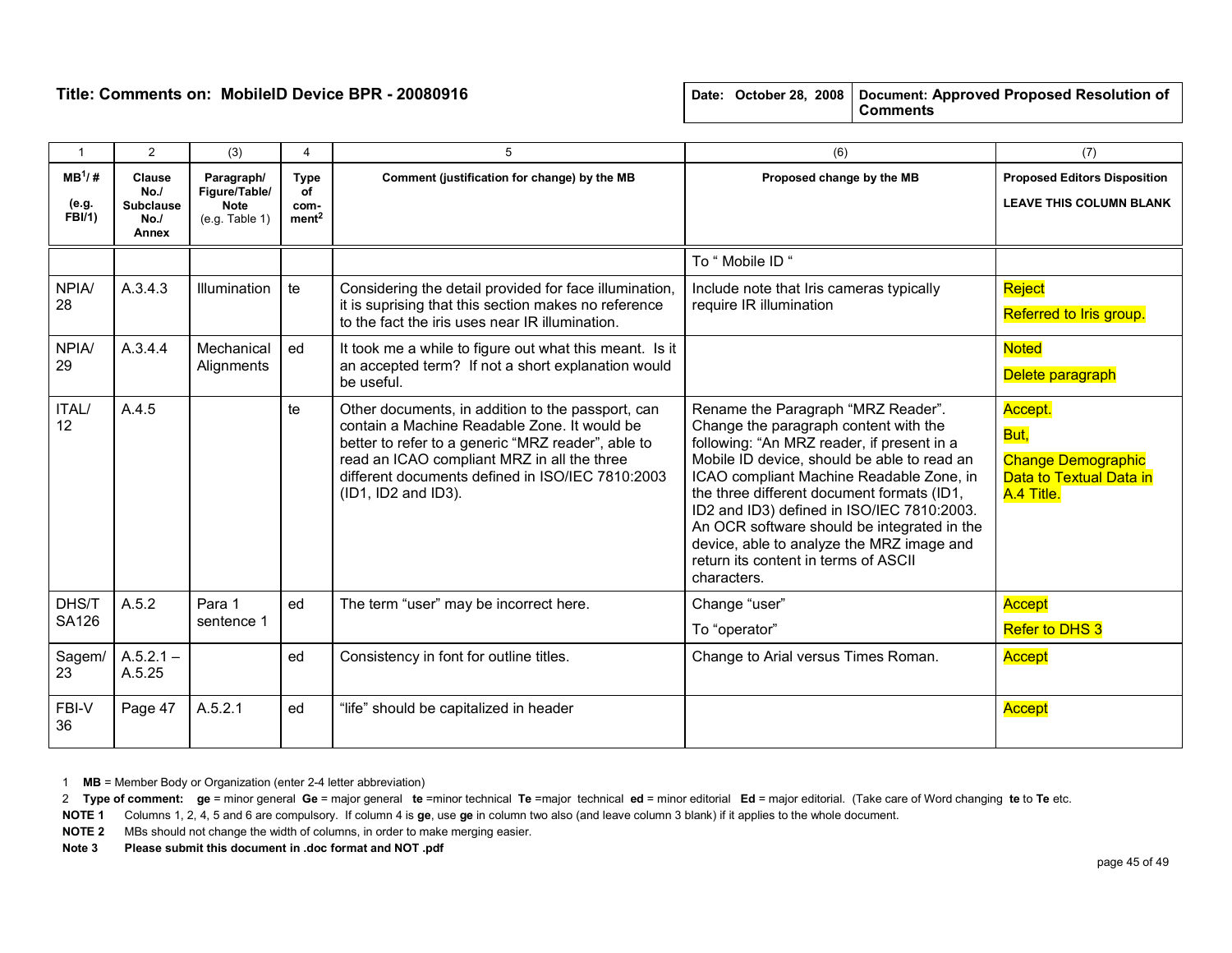| $\overline{1}$               | $\overline{2}$                                    | (3)                                                          | 4                                       | 5                                                                                                               | (6)                                                            | (7)                                                                                                   |
|------------------------------|---------------------------------------------------|--------------------------------------------------------------|-----------------------------------------|-----------------------------------------------------------------------------------------------------------------|----------------------------------------------------------------|-------------------------------------------------------------------------------------------------------|
| $MB^1$ /#<br>(e.g.<br>FBI/1) | Clause<br>No.<br><b>Subclause</b><br>No.<br>Annex | Paragraph/<br>Figure/Table/<br><b>Note</b><br>(e.g. Table 1) | Type<br>οf<br>com-<br>ment <sup>2</sup> | Comment (justification for change) by the MB                                                                    | Proposed change by the MB                                      | <b>Proposed Editors Disposition</b><br><b>LEAVE THIS COLUMN BLANK</b>                                 |
| DHS/T<br><b>SA127</b>        | A.5.2.3                                           | Para 1<br>sentence 2                                         | ed                                      | Usage of "mobile identification"                                                                                | Change " Mobile Identification "<br>To " Mobile ID "           | Accept                                                                                                |
| <b>NPIA/</b><br>30           | Annex B                                           | Acquisition<br>Considerati<br>ons                            | ed                                      | Much of this is covered elsewhere in the doc.<br>Overall it is not clear what the purpose of this<br>section is | Consider what this section is meant to add to<br>the document. | Reject.<br>Keep it in., and<br><b>Change Acquisitions in</b><br>the the title to "system<br>Planning" |
| FBI-V<br>30                  | B<br>Page 49                                      | Para 3                                                       | ed                                      | Sentence does not make sense                                                                                    |                                                                | Accept. & corrected.<br>Change to "accessing a<br>resident database.                                  |
| DHS/T<br><b>SA128</b>        | B                                                 | Para 4                                                       | ed                                      | The term "user" may be incorrect here.                                                                          | Change "user"<br>To "subject"                                  | Accept<br>Refer to DHS 3                                                                              |
| DHS/T<br><b>SA129</b>        | B                                                 | Para 5                                                       | ed                                      | The term "user" may be incomplete here.                                                                         | Change "users"<br>To "Users and operators"                     | <b>Accept</b><br>Refer to DHS 3                                                                       |
| FBI-C<br>13                  | Annex B                                           | Responses                                                    | ed                                      | Business practices should dictate officers should<br>follow standard operating procedures.                      |                                                                | Noted.<br>Diane will reword and<br>send to make generic.                                              |
| FBI-C                        | Annex B                                           | Legal                                                        | Ed                                      | Editorial Comments such as "As the device can<br>easily be abused and deemed a violation of                     | Users should develop and follow Appropriate                    | Noted. Diane will reword<br>and send to make                                                          |

1 MB = Member Body or Organization (enter 2-4 letter abbreviation)

2 Type of comment: ge = minor general Ge = major general te =minor technical Te =major technical ed = minor editorial Ed = major editorial. (Take care of Word changing te to Te etc.

NOTE 1 Columns 1, 2, 4, 5 and 6 are compulsory. If column 4 is ge, use ge in column two also (and leave column 3 blank) if it applies to the whole document.

NOTE 2 MBs should not change the width of columns, in order to make merging easier.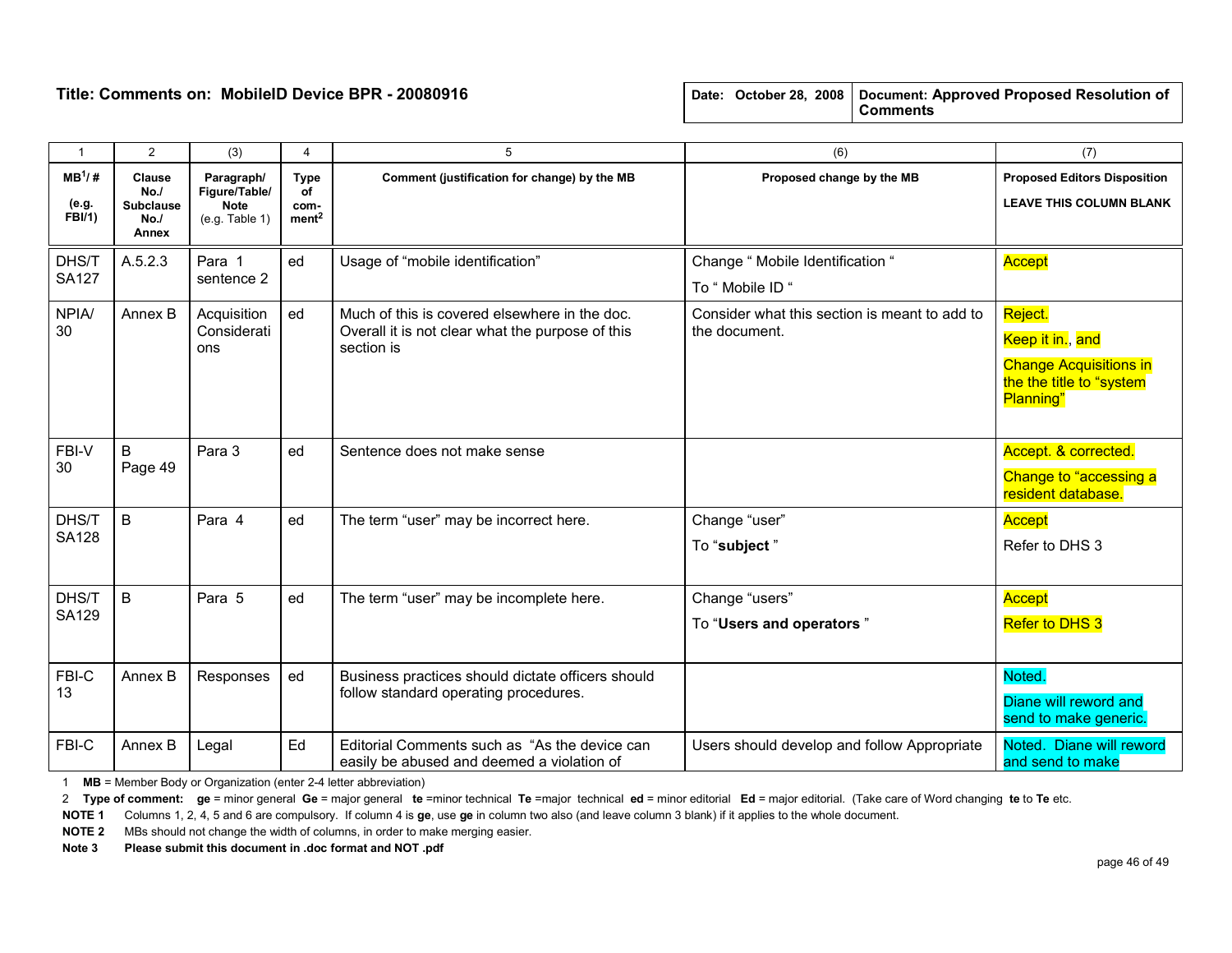| Date: October 28, 2008   Document: Approved Proposed Resolution of |
|--------------------------------------------------------------------|
|                                                                    |

| $\mathbf{1}$                         | $\overline{2}$                                           | (3)                                                          | 4                                              | 5                                                                                                                                                                                                                                                                                                                                                                                                                                                                 | (6)                                                                                                                                                                                                                                                                                   | (7)                                                                   |
|--------------------------------------|----------------------------------------------------------|--------------------------------------------------------------|------------------------------------------------|-------------------------------------------------------------------------------------------------------------------------------------------------------------------------------------------------------------------------------------------------------------------------------------------------------------------------------------------------------------------------------------------------------------------------------------------------------------------|---------------------------------------------------------------------------------------------------------------------------------------------------------------------------------------------------------------------------------------------------------------------------------------|-----------------------------------------------------------------------|
| $MB^{1}/#$<br>(e.g.<br><b>FBI/1)</b> | Clause<br>No.<br><b>Subclause</b><br>No.<br><b>Annex</b> | Paragraph/<br>Figure/Table/<br><b>Note</b><br>(e.g. Table 1) | <b>Type</b><br>of<br>com-<br>ment <sup>2</sup> | Comment (justification for change) by the MB                                                                                                                                                                                                                                                                                                                                                                                                                      | Proposed change by the MB                                                                                                                                                                                                                                                             | <b>Proposed Editors Disposition</b><br><b>LEAVE THIS COLUMN BLANK</b> |
| 14                                   |                                                          |                                                              |                                                | privacy," should be removed.                                                                                                                                                                                                                                                                                                                                                                                                                                      | Use Policy.                                                                                                                                                                                                                                                                           | generic.                                                              |
| FBI-V<br>31                          | Page 50                                                  |                                                              | ed                                             | First two references say "Facialm" should be<br>"Facial"                                                                                                                                                                                                                                                                                                                                                                                                          |                                                                                                                                                                                                                                                                                       | Accept                                                                |
| FBI-V<br>32                          | Page 50                                                  |                                                              | ed                                             | Fourth reference has "20005" should be "2005"                                                                                                                                                                                                                                                                                                                                                                                                                     |                                                                                                                                                                                                                                                                                       | Accept                                                                |
| DHS/T                                | Referenc                                                 | EFTS and                                                     | ed                                             | The S stands for SPECIFICATION, not Standard                                                                                                                                                                                                                                                                                                                                                                                                                      | Change "Standard "                                                                                                                                                                                                                                                                    | Accept                                                                |
| SA131                                | es                                                       | <b>EBTS</b>                                                  |                                                |                                                                                                                                                                                                                                                                                                                                                                                                                                                                   | To "Specification "2-instances                                                                                                                                                                                                                                                        |                                                                       |
| DHS/T<br>SA132                       | Referenc<br>es                                           | 385                                                          | ed                                             | This standard is not in the Registry, and is not<br>referenced in this text                                                                                                                                                                                                                                                                                                                                                                                       | Delete this reference                                                                                                                                                                                                                                                                 | <b>Accept</b>                                                         |
| DHS/T<br>SA133                       | Referenc<br>es to 378<br>and 381                         |                                                              | ed                                             | Form of the references to 378 and 381 are not<br>consistent with the Registry.<br>As listed in the Registry:<br>9. INCITS 378 INCITS 378:2004 - American<br>National Standard for Information Technology -<br>Finger Minutiae Format for Data Interchange<br>http://webstore.ansi.org/<br>10. INCITS 381 INCITS 381:2004 - American<br>National Standard for Information Technology -<br>Finger Image-Based Data Interchange Format.<br>http://webstore.ansi.org/ | Change references to:<br>INCITS 378:2004 - American National<br>Standard for Information Technology -<br>Finger Minutiae Format for Data Interchange<br>INCITS 381:2004 - American National<br>Standard for Information Technology -<br>Finger Image-Based Data Interchange<br>Format | <b>Accept</b>                                                         |
| FBI-C<br>15                          | Referenc<br>es                                           | Pg. 50                                                       | ed                                             | There are numerous documents and standards<br>referenced within the document that are not<br>included in the reference section.                                                                                                                                                                                                                                                                                                                                   | All documents and standards referenced<br>should be included in the References<br>Section.                                                                                                                                                                                            | Accept.<br><b>Diane Casteel will</b><br>contribute                    |
| DHS/T<br>SA134                       | Glossary                                                 | <b>NIST</b>                                                  | ed                                             | hmmmmmmm                                                                                                                                                                                                                                                                                                                                                                                                                                                          | Change "Institute for Standards"<br>To "Institute of Standards"                                                                                                                                                                                                                       | Accept.                                                               |

1 MB = Member Body or Organization (enter 2-4 letter abbreviation)

2 Type of comment: ge = minor general Ge = major general te =minor technical Te =major technical ed = minor editorial Ed = major editorial. (Take care of Word changing te to Te etc.

NOTE 1 Columns 1, 2, 4, 5 and 6 are compulsory. If column 4 is ge, use ge in column two also (and leave column 3 blank) if it applies to the whole document.

NOTE 2 MBs should not change the width of columns, in order to make merging easier.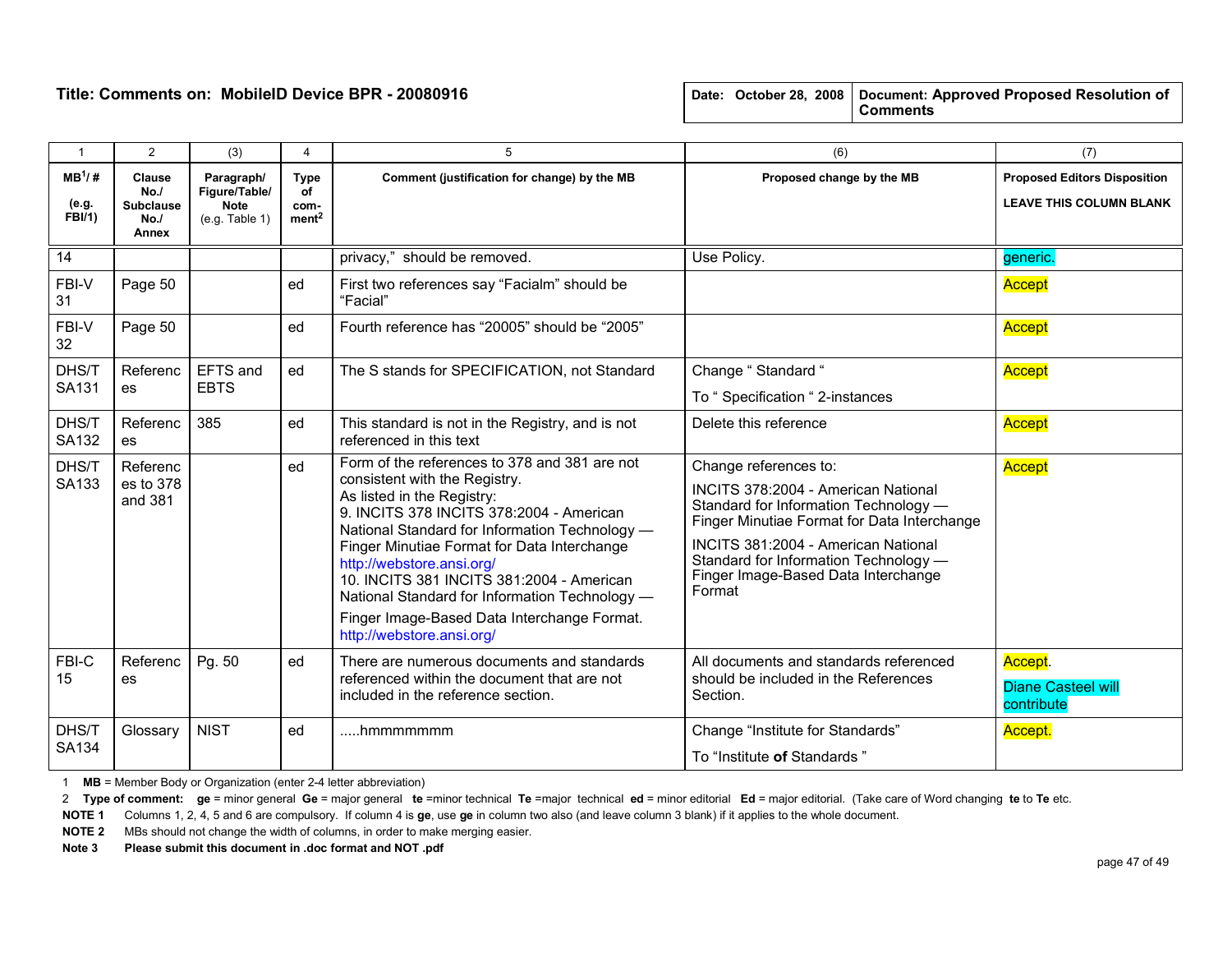|  |  | Date: October 28, 2008   Document: Approved Proposed Resolution of |
|--|--|--------------------------------------------------------------------|
|  |  | <b>Comments</b>                                                    |

|                               |                                                           | (3)                                                     |                                         |                                              | (6)                       | (7)                                                                   |
|-------------------------------|-----------------------------------------------------------|---------------------------------------------------------|-----------------------------------------|----------------------------------------------|---------------------------|-----------------------------------------------------------------------|
| $MB^{1}/#$<br>(e.g.<br>FBI/1) | <b>Clause</b><br>No./<br><b>Subclause</b><br>No.<br>Annex | Paragraph/<br>Figure/Table/<br>Note<br>$(e.g.$ Table 1) | Type<br>οf<br>com-<br>ment <sup>2</sup> | Comment (justification for change) by the MB | Proposed change by the MB | <b>Proposed Editors Disposition</b><br><b>LEAVE THIS COLUMN BLANK</b> |
| <b>NPIA/</b><br>-31           | Glossary                                                  |                                                         | ed                                      | Add XML                                      |                           | Accept                                                                |
|                               |                                                           |                                                         |                                         |                                              |                           |                                                                       |

See following page for tables associated with comment DHS/TSA 73

1 MB = Member Body or Organization (enter 2-4 letter abbreviation)

2 Type of comment: ge = minor general Ge = major general te =minor technical Te =major technical ed = minor editorial Ed = major editorial. (Take care of Word changing te to Te etc.

NOTE 1 Columns 1, 2, 4, 5 and 6 are compulsory. If column 4 is ge, use ge in column two also (and leave column 3 blank) if it applies to the whole document.

NOTE 2 MBs should not change the width of columns, in order to make merging easier.